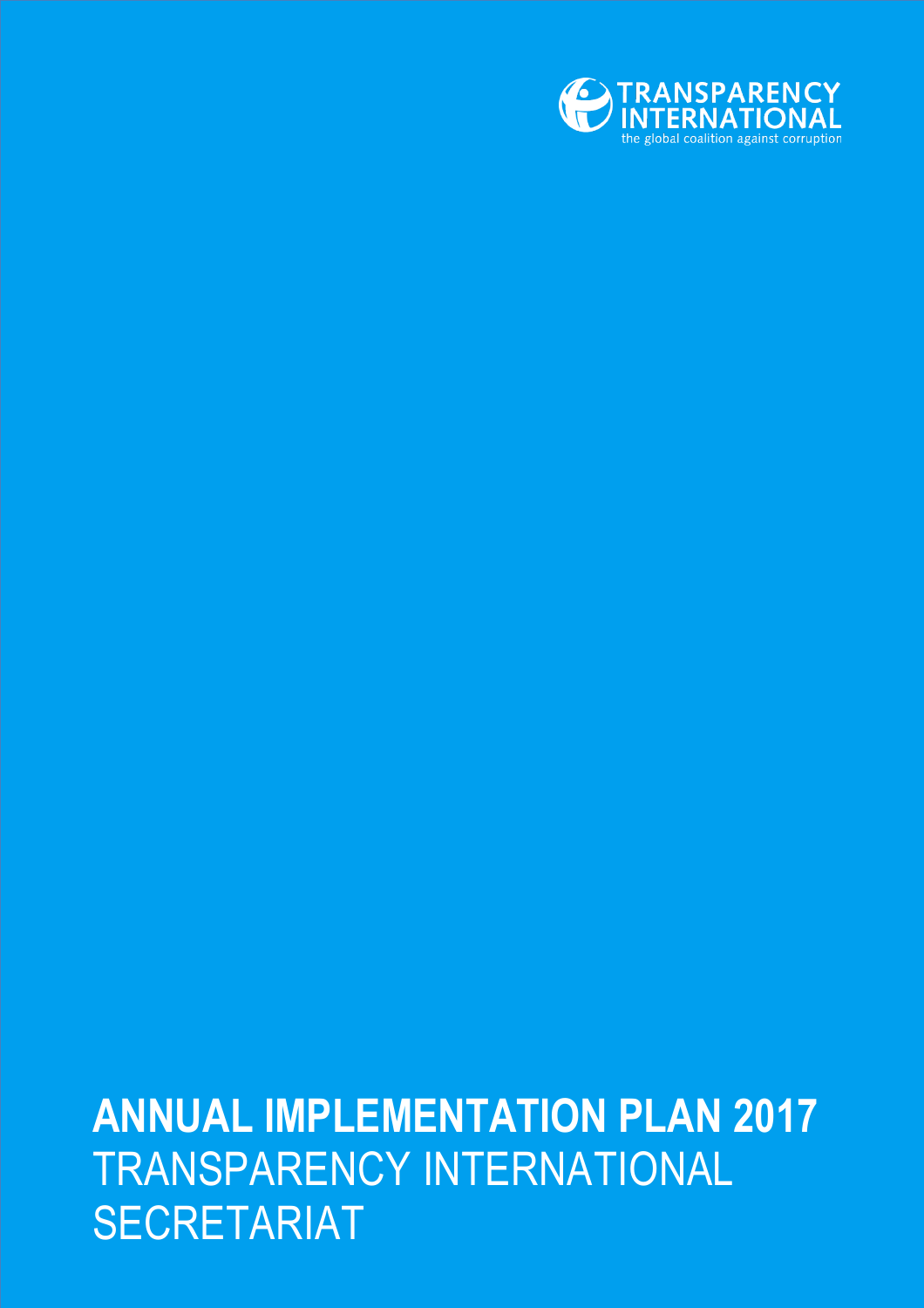Transparency International is a global movement with one vision: a world in which government, business, civil society and the daily lives of people are free of corruption. Through more than 100 chapters worldwide and an international secretariat in Berlin, we are leading the fight against corruption to turn this vision into reality.

#### **www.transparency.org**

© 2017 Transparency International. All rights reserved.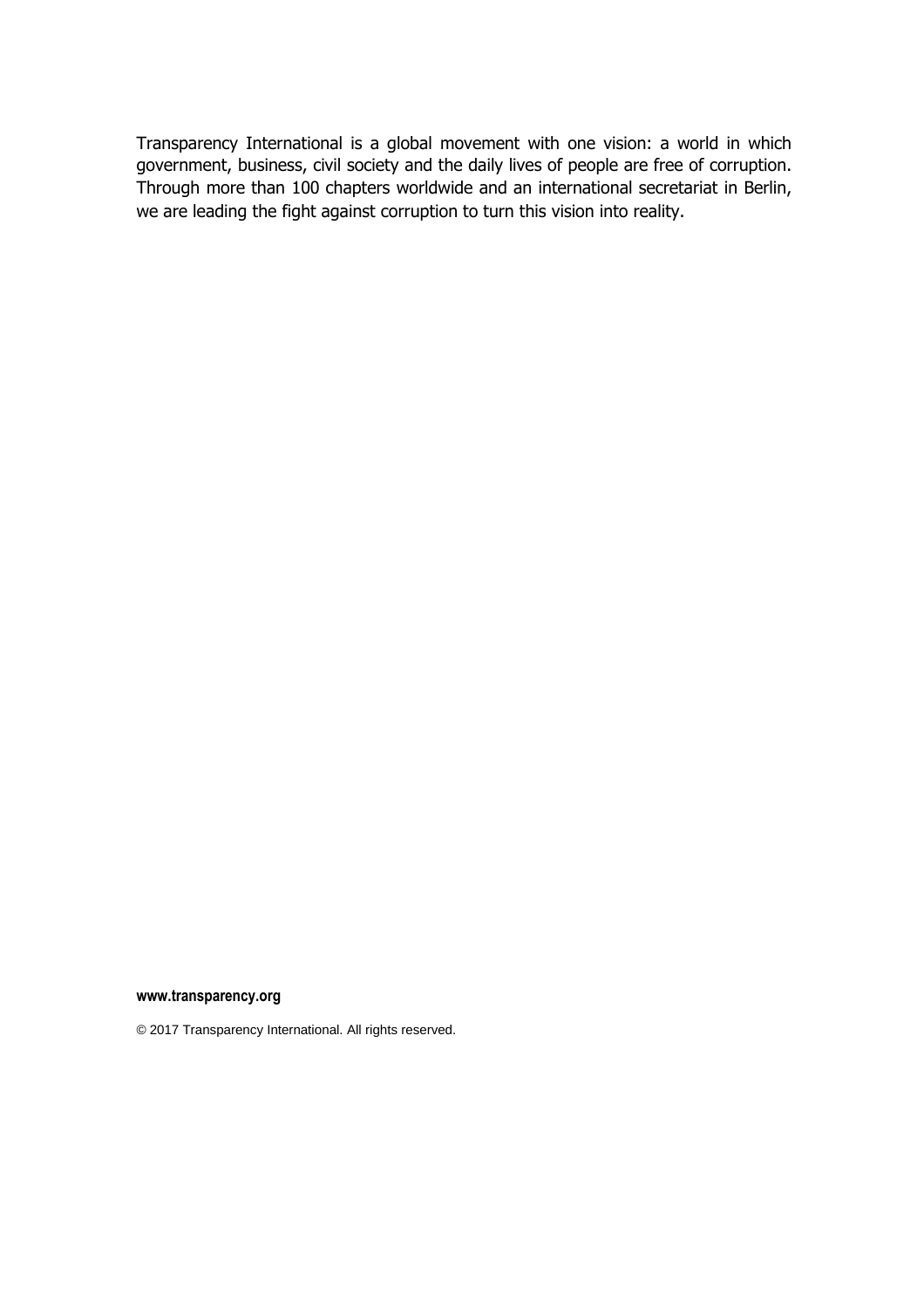<span id="page-2-0"></span>

| THE TI MOVEMENT'S STRATEGY TOGETHER AGAINST CORRUPTION4      |  |
|--------------------------------------------------------------|--|
|                                                              |  |
|                                                              |  |
|                                                              |  |
| MONITORING AND EVALUATION FOR ACCOUNTABILITY AND LEARNING 10 |  |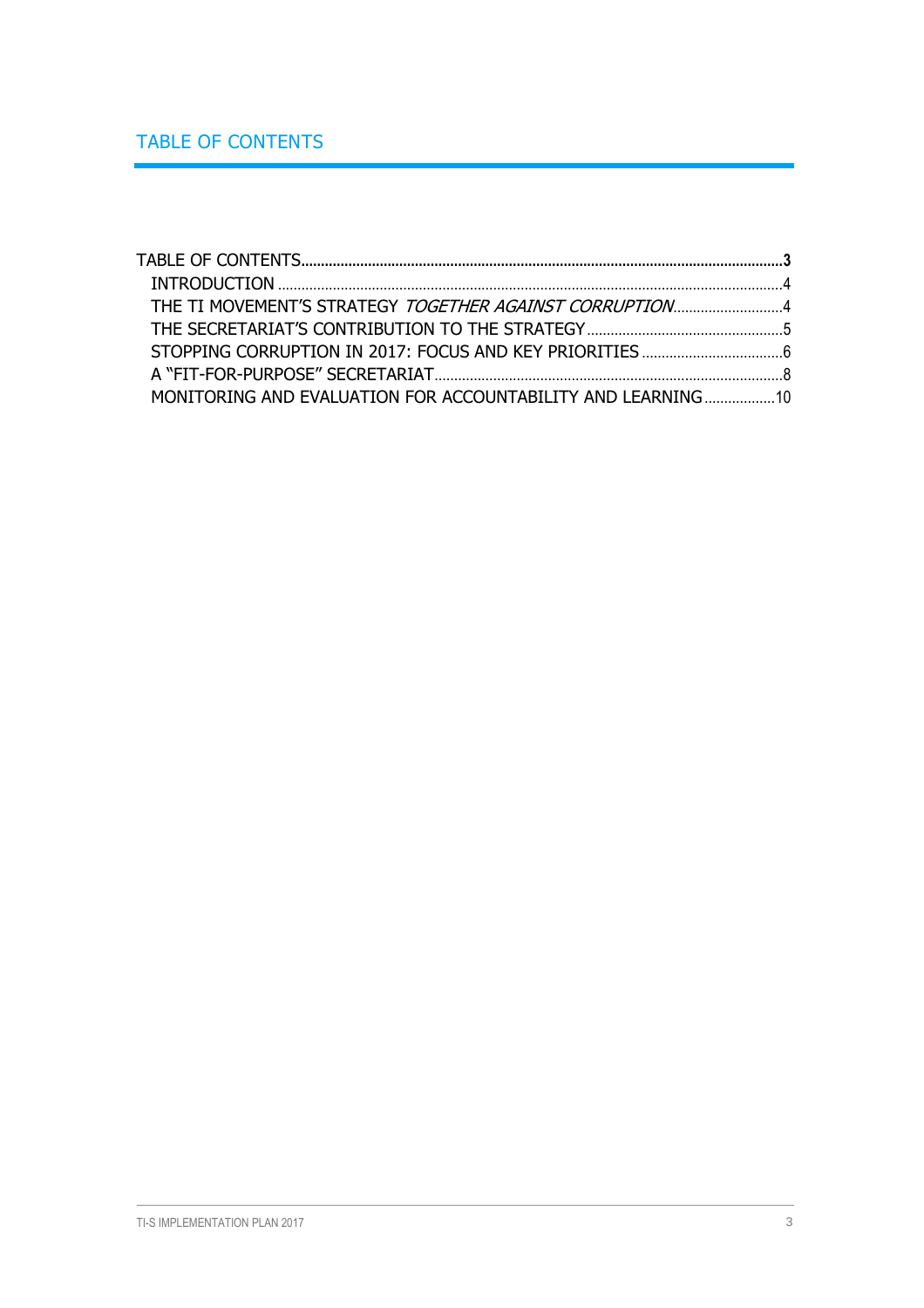# <span id="page-3-0"></span>INTRODUCTION

This Annual Implementation Plan summarises the most important areas of work for the Transparency International Secretariat (TI-S) in 2017. The Annual Implementation Plan serves several important purposes, including:

- 1. Enabling TI-S to set and adjust priorities throughout the year.
- 2. Monitoring organisational performance over the course of the year.
- 3. Providing a framework for the prioritisation of available resources.
- 4. Creating a framework to allow staff and partners to learn from successes and failures, allowing us to capture and communicate impact.
- 5. Building a reporting structure to stakeholders such as the TI Board of Directors, donors, and other external stakeholders.
- 6. Creating a reference document for collaboration and mutual accountability within TI-S.

Ultimately, the plan outlines our approaches to servicing the Transparency International (TI) movement and delivering on our strategic vision, while improving the efficiency and effectiveness of TI-S. In turn, the TI-S contributions allow the TI movement at large to achieve continued, sustainable and irreversible gains in ending corruption.

### <span id="page-3-1"></span>THE TI MOVEMENT'S STRATEGY TOGETHER AGAINST CORRUPTION

Together against Corruption, the TI movement's current strategy, provides the strategic framework for Transparency International's collective ambition and actions for the years 2016-2020. It focuses on the key areas in which we, the TI movement, will move forward collectively. Together against Corruption draws on a wide and inclusive consultation process both inside and beyond TI, through which we evaluated our context, our organisation and our achievements. Together against Corruption was endorsed by the TI movement and Board of Directors in September 2015.

Based on the context for corruption, our understanding of how change happens and our experience of how to stop corruption, Transparency International has established three overarching priorities for 2016-2020:

- 1) People and Partners: Engaging citizens and supporting individuals and groups to demand accountability. This includes work with victims and witnesses of corruption and whistleblowers, as well as sustaining and expanding global partnerships.
- 2) Prevention, Enforcement and Justice: Fostering preventative anti-corruption measures and the enforcement of laws in order to stop impunity. This includes advancing our global advocacy and campaigning efforts, with more emphasis on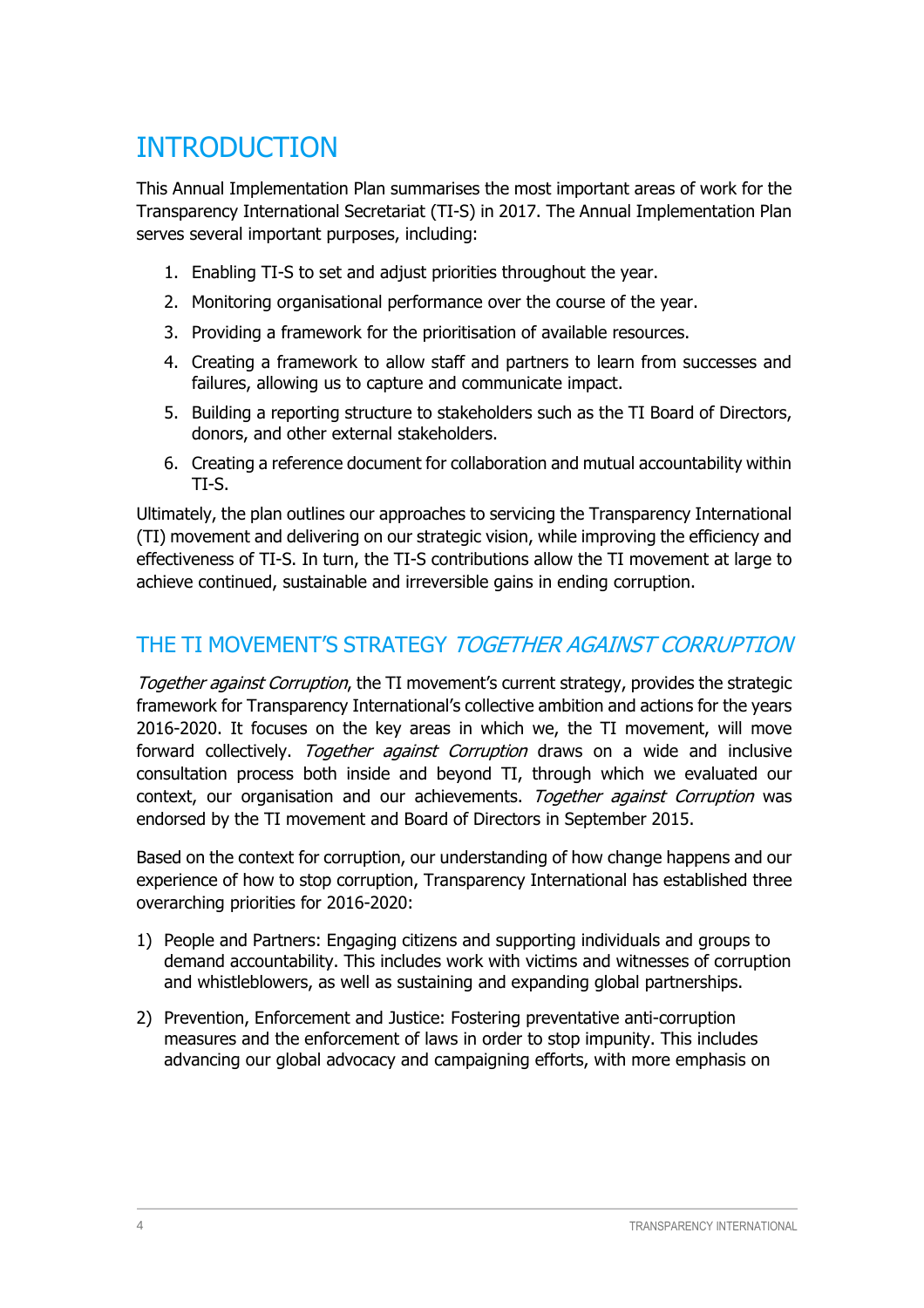stopping corrupt international financial flows, political corruption, tackling grand corruption and promoting business integrity.

3) Strong Movement: Strengthening our movement and increasing the understanding of what works to stop corruption. This includes supporting our chapters in developing their capacity, e.g. in governance, financial management and leadership, and increasing our presence in strategically important countries.

Together against Corruption is a strategy by and for the TI movement. All parts of the movement now contribute to make *Together against Corruption* happen – and are evaluated for their contributions.

### <span id="page-4-0"></span>THE SECRETARIAT'S CONTRIBUTION TO THE STRATEGY

Building on this strategy for the movement, TI-S developed a five-year implementation plan to accompany the *Together against Corruption* strategy. This plan sets out how TI-S will contribute to *Together against Corruption*, identifying four primary roles for TI-S, namely:

- 1. Leading global and regional advocacy, including policy, communications and campaigning,
- 2. Advancing the development, dissemination and use of innovative anti-corruption knowledge, tools and approaches,
- 3. Promoting national advocacy and establishing strategic presence, and
- 4. Supporting a TI movement that is professional, accountable and sustainable in its impact.

In addition to clarifying TI-S' roles, the implementation plan identified nine contributions to Together against Corruption:

### **1. People and Partners**

- a. TI-S will support the creation of safe mechanisms for victims and witnesses of corruption to denounce corruption and seek redress.
- b. TI-S will support chapters' efforts to create public demand for accountability.
- c. TI-S will lead in the promotion of civil society space for our anticorruption activists.

### **2. Prevention, Enforcement and Justice**

- a. TI-S will lead a TI movement-wide initiative in the area of Money in Politics.
- b. TI-S will set global standards for business integrity, with special focus on the banking sector.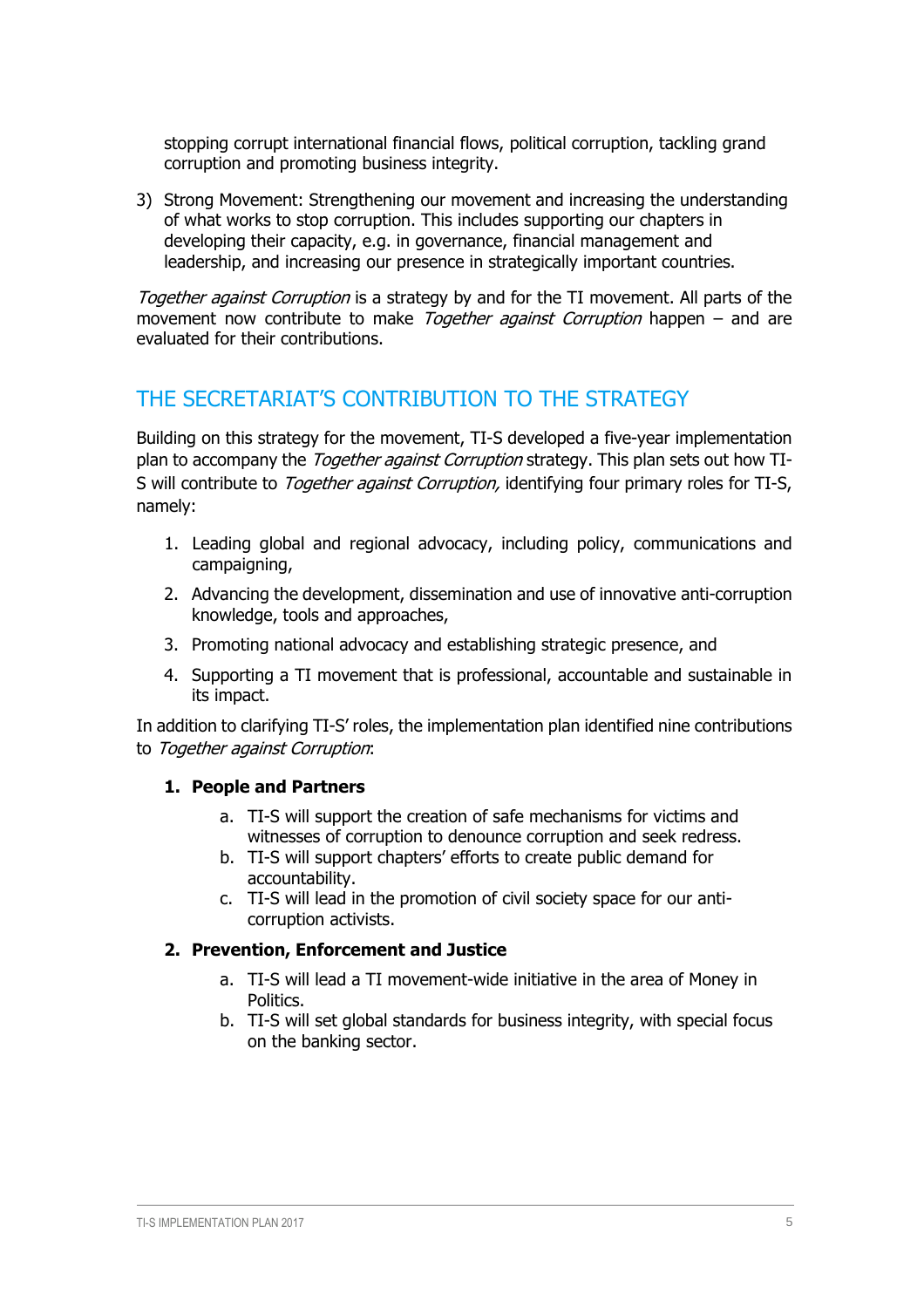c. TI-S will lead the TI movement in a global effort to end impunity for Grand Corruption.

### **3. Strong Movement**

- a. TI-S will support our TI global priorities with action-oriented research and advance our collective understanding about what works to stop corruption.
- b. TI-S will support the development and sharing of best governance and organisational standards and practices across the TI movement.
- c. TI-S will lead on strengthening TI's presence in Brazil, China, India, and the United States, in global and regional advocacy hubs, and in locations where crisis demands immediate action.

Prioritising within the TI-S contributions

In December 2015, the TI Board of Directors decided to prioritise three of TI-S' contributions to the movement's strategy in the first two years of implementation. This prioritisation helps to provide focus for work planning, resource allocation and fundraising. The priority contributions include:

- 1.b Support efforts to create **public demand for accountability**
- 2.c Lead the TI movement in a global effort to **end impunity for Grand Corruption**
- 3.b Support the development and sharing of **best governance and organisational standards and practices across the TI movement**.

While we continue to lead or support work on all nine contributions to Together against Corruption in 2016 and 2017, we have put particular focus on these three areas.

### <span id="page-5-0"></span>STOPPING CORRUPTION IN 2017: FOCUS AND KEY PRIORITIES

In 2017, TI will continue to bring its critical and constructive voice to the table wherever anti-corruption expertise, advocacy and action are needed.

From global processes such as the implementation and monitoring of the Sustainable Development Goals (SDGs), the G20, the follow-up on the implementation of the commitments of the 2016 UK Anti-Corruption summit, to national work on the Open Government Partnership (OGP) Action plans, Transparency International plays a key role in efforts to stop corruption around the world in 2017.

Concretely, TI-S will implement the following work (see **annex 1** for further details):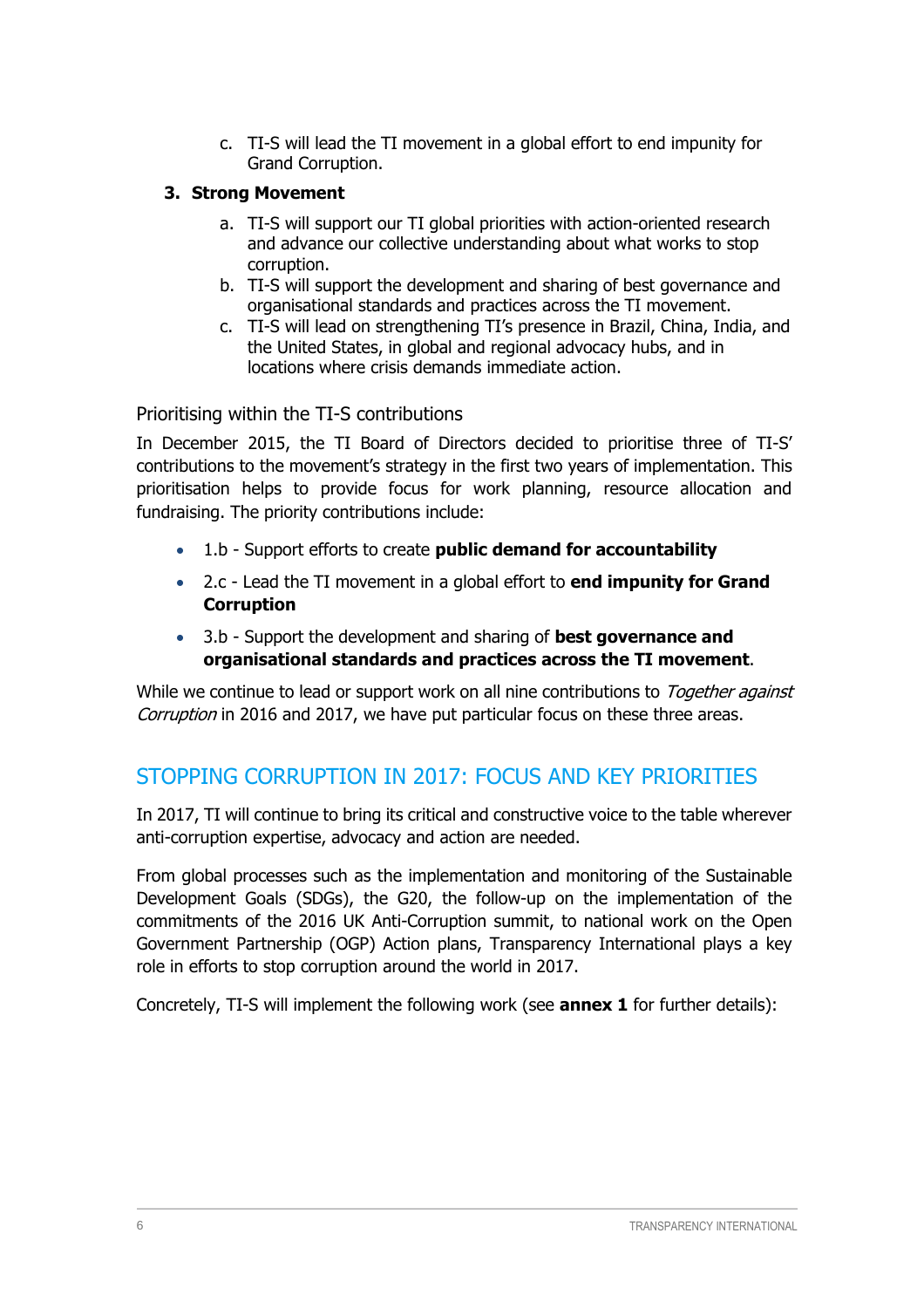### Influencing the global and regional agenda

### Public demand for accountability

In follow up to the adoption of the SDGs TI-S will support National Chapters in engaging with their governments on national indicators, and in shadow-monitoring the implementation of the SDGs, in particular Goal 16. We will promote fiscal transparency and open data for anti-corruption in key fora, such as the G20 and OGP. We will work with a range of global, regional and national stakeholders in the areas of climate finance, public procurement, and land governance to ensure that government services meet the intended purposes, and citizens are in a position to hold governments to account.

### Ending impunity for grand corruption

As part of our commitment to protect our activists and our drive to advocate against grand corruption, TI-S will focus on achieving recognition for the need for special criminal procedures and redress and compensation for victims. We will pursue human rights-related aspects of the crime of grand corruption with inter-governmental institutions and international human rights bodies, international law associations, nongovernmental organisations, and business associations. Cases of grand corruption will be addressed by TI-S-led advocacy campaigns, in close collaboration with investigative journalist communities, with the potential for legal action. Furthermore, we will start to engage in research on and relevant partnerships with the real estate and accounting sectors to promote anti-corruption standards and practices to prevent the corrupt money flows that characterise grand corruption.

### Documenting and disseminating anti-corruption evidence

Many of TI-S' flagship research products feature in our plans for 2017. The Corruption Perceptions Index (CPI) 2016 has its launch date January 2017, and several regional reports of the Corruption Barometer, capturing citizens' experiences with and views on corruption, will be launched in the course of 2017. The CPI, Global Corruption Barometer (GCB) and other TI global research tools will be promoted among relevant policy-makers and practitioners, as well as the general public, through social media messaging and website publicity, webinars, knowledge sharing meetings and further knowledge products. The Anti-Corruption Helpdesk will service National Chapters and selected stakeholders to promote an informed and evidence-based approach to anti-corruption policy challenges. In addition, the TI-S Helpdesk and research team will focus on our strategic priorities and on learning what works best to stop corruption. We will roll out the Business Integrity Country Assessments in a range of countries. We will also reflect on anti-corruption commitments in OGP and develop a set of resources that show how anti-corruption is linked to open government, as part of peer learning in our role leading the OGP anti-corruption working group. Currently, a number of new knowledge products are planned for 2017, such as a methodology and shadow reporting template for SDG reporting, an e-learning course on developing and using corruption indicators and topic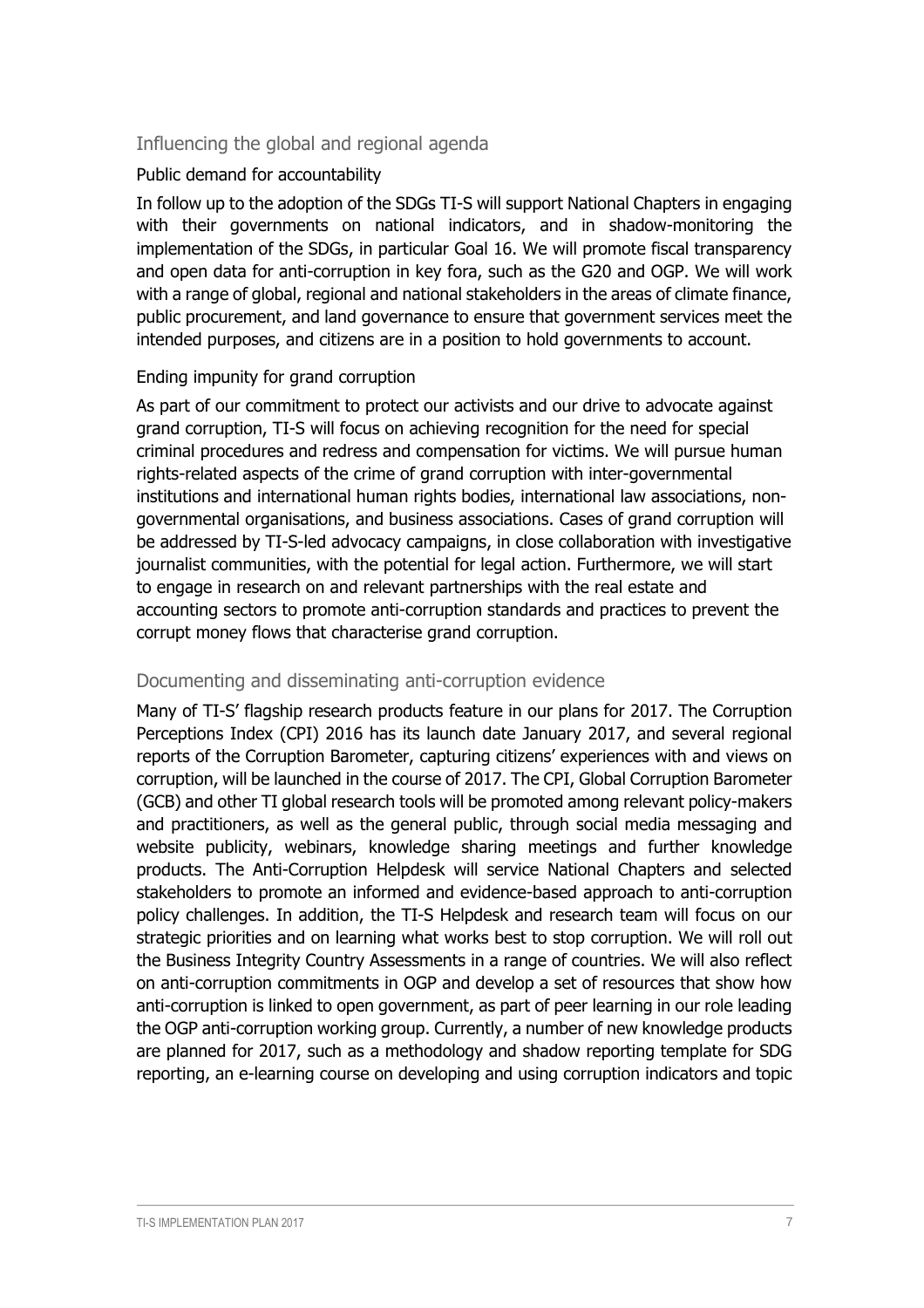guides on climate finance and service delivery, and an updated draft of G20 implementation of beneficial ownership transparency principles.

### Strengthening the TI movement

In 2017, TI-S will continue to support our network of National Chapters on a range of thematic areas. We will advocate for strong whistleblowing legislation and practice. We will develop public action following up on cases identified through our Advocacy and Legal Advice Centres (ALACs) at the national level. We will support TI chapter engagement with the business community on anti-corruption issues. We will also work with our National Chapters to better capitalise on the impact achieved and better use success stories to mobilise people and resources. TI-S will also continue to backstop the Global Thematic Network Initiatives (GTNIs) that are led by National Chapters. These initiatives currently focus on mining, pharmaceuticals and healthcare, defence and security, humanitarian assistance and the judiciary. In addition, the TI movement will strengthen its presence and impact in key countries such as the United States of America and Brazil, as well as in countries where crisis demands mobilisation on anti-corruption.

### Assessing and managing risks

Given the risks entailed by an increased focus on cases of corruption and citizen engagement, our safety processes and response procedures to crises around the world will be further improved. We will continue to evaluate security risks, using our risk management health checks in targeted countries and undertaking dedicated missions by our safety and security programme. Furthermore, improved information and physical security management will be delivered at TI-S. In the context of shrinking civil society space, strong advocacy for safeguarding anti-corruption activists and/ or against emerging and new restrictive Civil Society Organisation (CSO) laws will continue to be delivered via TI-S. Internationally, human rights mechanisms will be used to raise protection issues, and National Chapters will be supported to use UN human rights and associated protection mechanisms.

### <span id="page-7-0"></span>A "FIT-FOR-PURPOSE" SECRETARIAT

Building upon the progress made in 2016, our first year implementing our strategy, we will continue to work towards ensuring that TI-S is "fit for purpose" and provides maximum value for money when implementing its work and providing services to the TI movement.

### TI-S change process and operational challenges

At the end of 2015, TI-S began a transformation process to change its structure and operational model. The overall objective was for TI-S to become a more agile, dynamic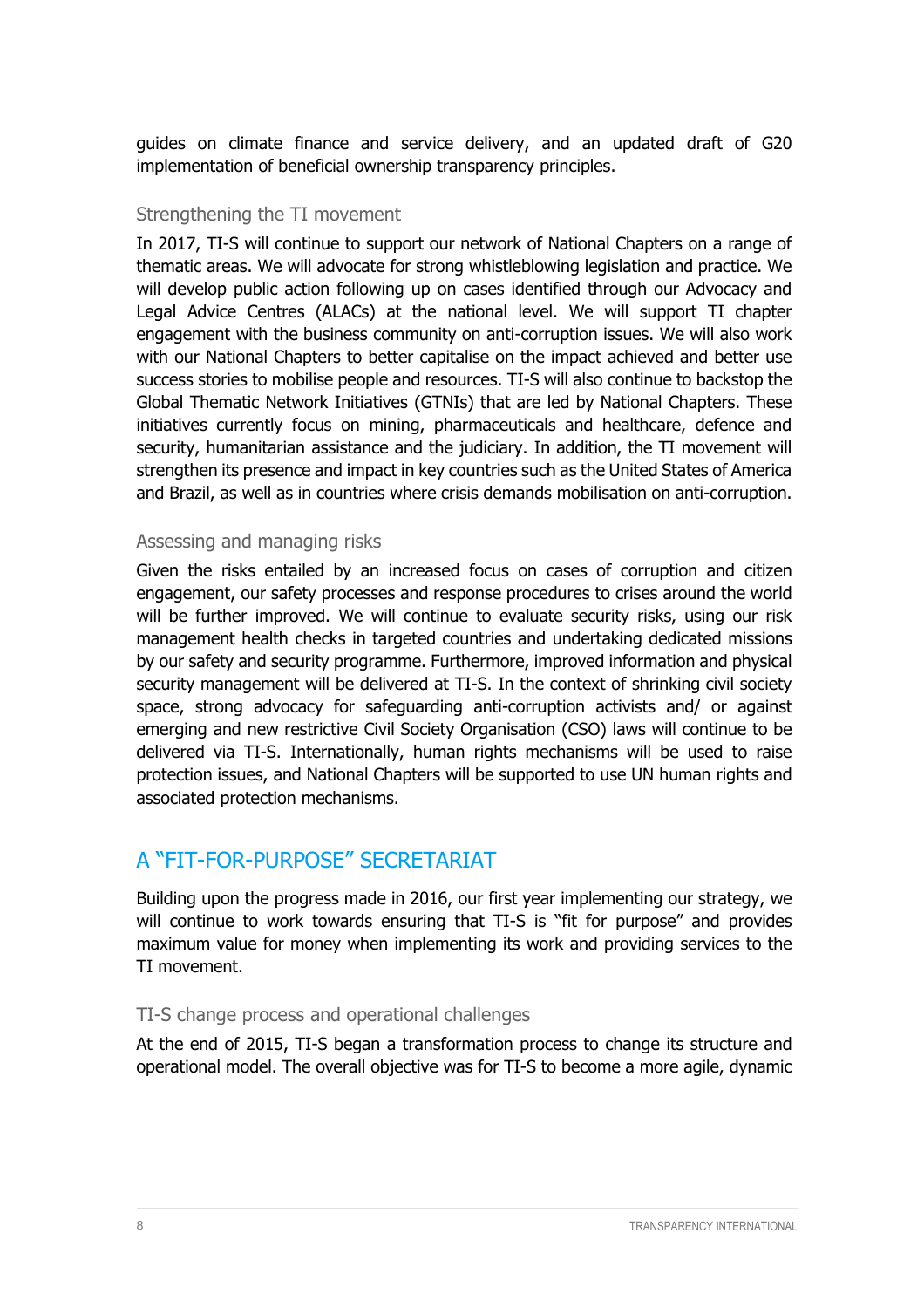and better learning organisation. The TI-S structure is now aligned to support our strategic goals. The transformation in our operations created a flatter organisation and shifted initiative and accountability to staff who follow agreed procedures to align their work behind the five-year implementation plan.

TI-S has also responded to a reduction of unrestricted income in 2017 and possibly beyond, and is investing its limited unrestricted income in its priority areas. In two of these areas, Public Demand for Accountability and Grand Corruption, we have several restricted grants that contribute directly to the achievement of our goals. In supporting Best Governance and Organisational Standards and Practices for our movement, we continue to have a core team that focuses on governance, and we have finance and legal expertise in place to round out this work. At the same time, we continue to mobilise resources to enable maximum impact for and with the TI movement – in these three priority areas and beyond. Given the challenges related to our core income, we will manage growth carefully and only invest resources in alignment with our strategic goals, and in line with our "Value for Money" Policy.

### Value for Money

"Value for Money" (VfM) reflects the extent to which an organisation is maximizing the benefit for its target groups from the goods and services it both acquires (procurement) and provides (delivery), within the resources available to it. Given the nature of the TI movement's advocacy activities, "benefit" goes beyond direct changes in the target groups, and includes change in policy and practice of individuals and institutions. The operational approach for VfM at TI is based on the "3E framework" that takes into account economy, efficiency and effectiveness. In addition, TI-S embraces the dimension of equity in the delivery of VfM, making sure that our work adequately addresses the needs of the poorest, most vulnerable and remote, as well as of women and girls. Delivering VfM implies optimising the balance between these four dimensions, and striving for continuous improvement in all aspects of our work.

VfM is now an integral component of TI's operations and programmes. On the monitoring and control of costs, our financial management information system provides high-quality information, improving accuracy, control and transparency, and allowing for improved decision-making. In monitoring and evaluation, we are strengthening feedback mechanisms to better track our impact as an important dimension of VfM. In programme management, our grant agreements with project partners were amended to include VfM. Examples of improved efficiency include the move from a centralised model of undertaking the Global Corruption Barometer to a regional partnership-based model, which substantially decreases the cost of the survey, and the implementation of our new finance and accounting system.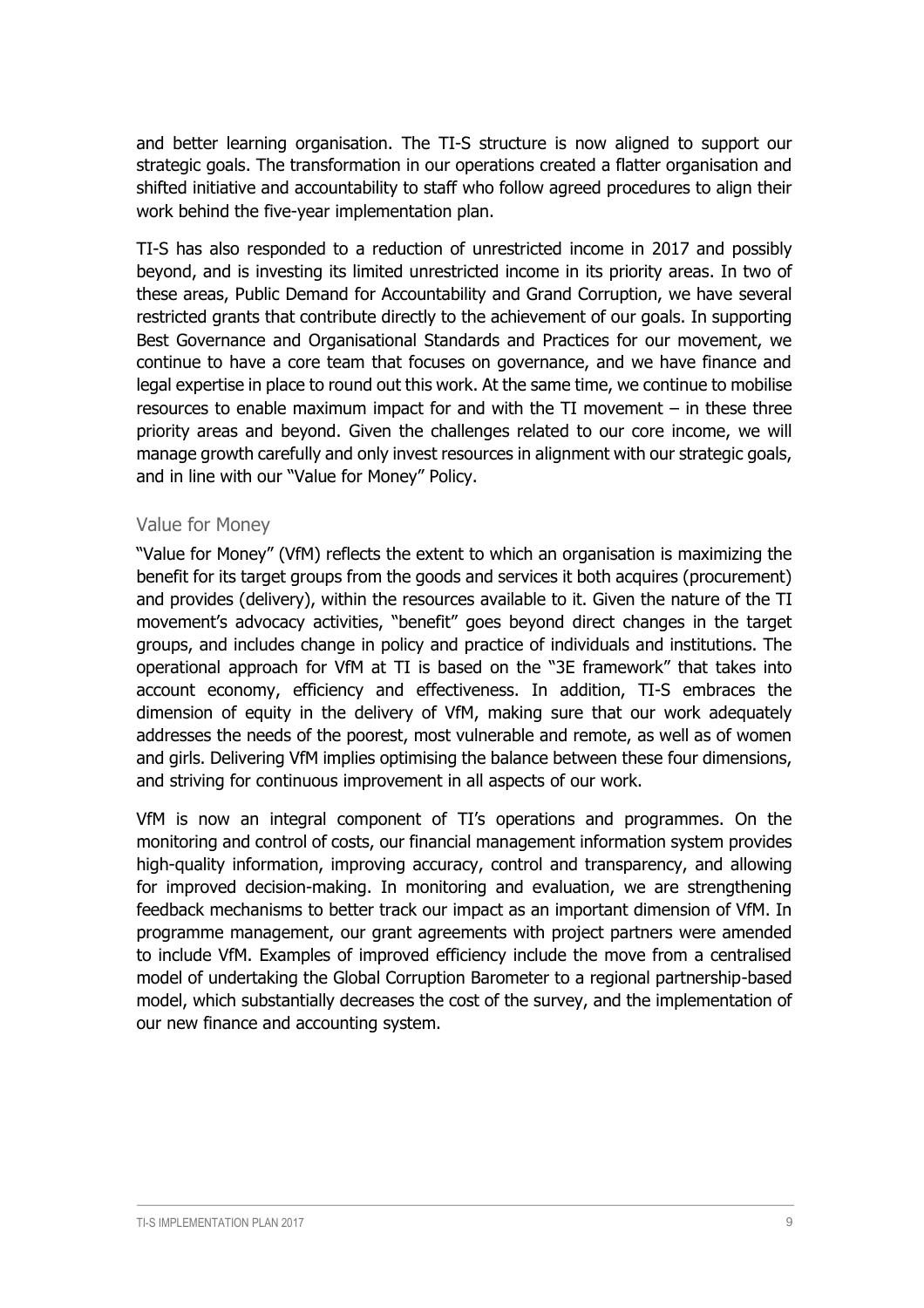### <span id="page-9-0"></span>MONITORING AND EVALUATION FOR ACCOUNTABILITY AND LEARNING

TI's impact monitoring approach will be used to monitor our progress on TI-S' five-year implementation plan. This approach aims to build a more robust body of evidence regarding what works in stopping corruption, why it works and how it works. It is designed to capture the different change processes that the TI movement is contributing to and achieving and it will also help us to plan stronger programmes and improve the allocation of resources from ineffective to effective initiatives. The approach consists of two complementary elements: a matrix to support impact-oriented monitoring in projects and programmes; and a limited number of impact assessments that provide indepth insights on relevant topics and trends identified though the ongoing monitoring.

To complement the impact monitoring approach, for each of the nine contributions detailed in the Implementation Plan "change markers" have been developed in 2016 which outline what specific changes TI-S wants to achieve year-by-year until 2020. These allow us to clarify the progression towards our long-term ambitions, and thus help focus on how to deliver the impact that we want to deliver in the next five years. They also give us the flexibility to try new approaches, learn and adapt, allowing us to become a learning organisation and constantly improve our relevance and effectiveness. Based on internal and external factors, these change markers may need to be adjusted at the beginning of each year.

At the beginning of 2017 we assessed and adapted the change markers based on learning around how we are progressing and new realities we are facing. The 2017 change markers and targets for the nine contribution areas and the activities contributing to these are captured in "Annex I – Annual Implementation Plan". Progress made against the Annual Implementation Plan is measured in semi-annual impact reviews through which we systematically mainstream data collection in all departments. Findings are analysed and shared in monitoring reports and meetings to inform strategic decisions to improve programme design and implementation, and to foster a strong culture of learning. TI-S compiles annual Implementation Reports to inform our partners and stakeholders of the work done and impact achieved in the previous year.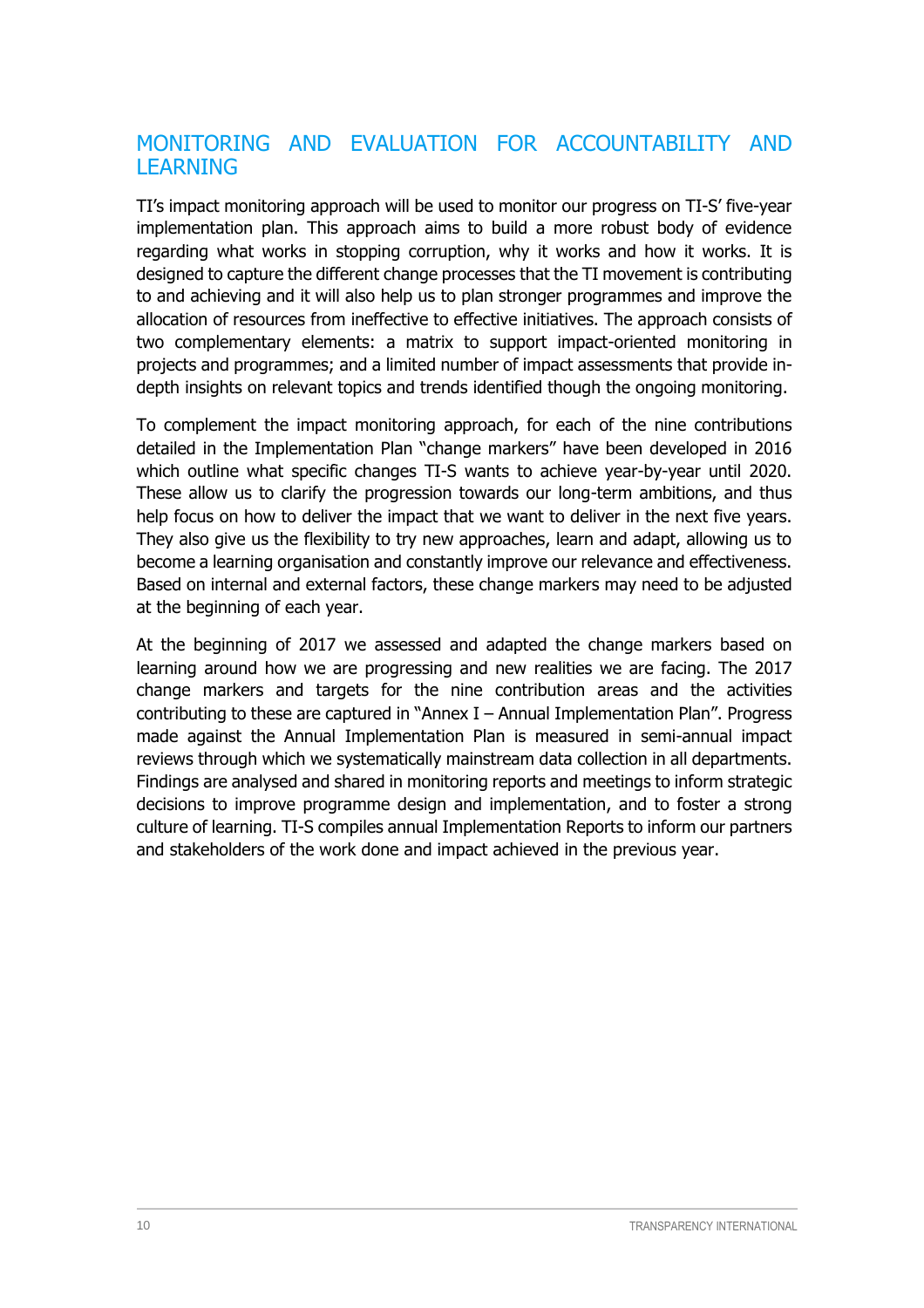

ANNEX I – ANNUAL IMPLEMENTATION PLAN 2017

# PEOPLE AND PARTNERS

### **PEOPLE AND PARTNERS 1: TI-S WILL SUPPORT THE CREATION OF SAFE MECHANISMS FOR VICTIMS AND WITNESSES OF CORRUPTION TO DENOUNCE CORRUPTION AND SEEK REDRESS.**

| <b>OBJECTIVES</b>                                                                                                                                                             |                                                                                           |  |  |
|-------------------------------------------------------------------------------------------------------------------------------------------------------------------------------|-------------------------------------------------------------------------------------------|--|--|
| - Strengthen Advocacy and Legal Advice Centers (ALACs) under 5 multi-country projects and programmes                                                                          |                                                                                           |  |  |
| - Promote better whistleblower protection                                                                                                                                     |                                                                                           |  |  |
| <b>CHANGE MARKERS 2017</b>                                                                                                                                                    | TARGETS 2017                                                                              |  |  |
| TI-S support is provided to cross-border cases or cases involving international                                                                                               | The IMPACT project will support at least 5 cases                                          |  |  |
| <i>institutions</i>                                                                                                                                                           |                                                                                           |  |  |
| A wide range of advocacy actions are ongoing based on corruption-related case                                                                                                 | Advocacy initiatives are supported in 26 countries through projects & programmes          |  |  |
| data reported by the public                                                                                                                                                   |                                                                                           |  |  |
| National Chapter (NC) compliance with safety and security standards to victims<br>• Security protocols are developed to ensure safety                                         |                                                                                           |  |  |
| and witnesses is integrated into the TI national chapter accreditation process<br>• Security upgrade will take place in 3 countries                                           |                                                                                           |  |  |
| TI recommendations for good practice whistleblowing mechanisms in public and                                                                                                  | • In 3 countries whistleblowing mechanism are promoted in the private sector              |  |  |
| private organisations are available                                                                                                                                           | - Advocacy activities with the aim that the European Commission proposes a comprehensive, |  |  |
|                                                                                                                                                                               | stand-alone whistleblower protection directive                                            |  |  |
| <b>MAIN ACTIVITIES 2017</b>                                                                                                                                                   |                                                                                           |  |  |
| . Supporting Chapters to build on their experience running ALACs, which enable people to voice their anti-corruption complaints, and to use this as an entry point to amplify |                                                                                           |  |  |
| people's demands for social accountability and seek systemic change                                                                                                           |                                                                                           |  |  |
| - Case analysis and support - including cross border action of IMPACT countries regarding the Lava Jato case                                                                  |                                                                                           |  |  |
| . Work on success or human interest stories for advocacy and/or demand for accountability                                                                                     |                                                                                           |  |  |
| • Security standards are completed and promoted                                                                                                                               |                                                                                           |  |  |
| • Workshops, trainings and seminars for community engagement and satellite/ rural area ALACs                                                                                  |                                                                                           |  |  |
| • ALACs to connect with refugee camps                                                                                                                                         |                                                                                           |  |  |
| • Use mobile ALACs/ outreach to reach out to rural and marginalised communities                                                                                               |                                                                                           |  |  |
| - Supporting other social accountability mechanisms, such as citizen report card tools, development pacts and social audits                                                   |                                                                                           |  |  |
| . Ensuring security of the chapters and their anti-corruption networks in the region                                                                                          |                                                                                           |  |  |

- Coordinate TI's advocacy activities toward an EU Directive on whistleblowing
- Explore development of TI standards or principles for whistleblowing mechanisms in organisations
- Developing a "business case for support" which explains how whistleblowing can address corruption in companies, showcasing a few successful examples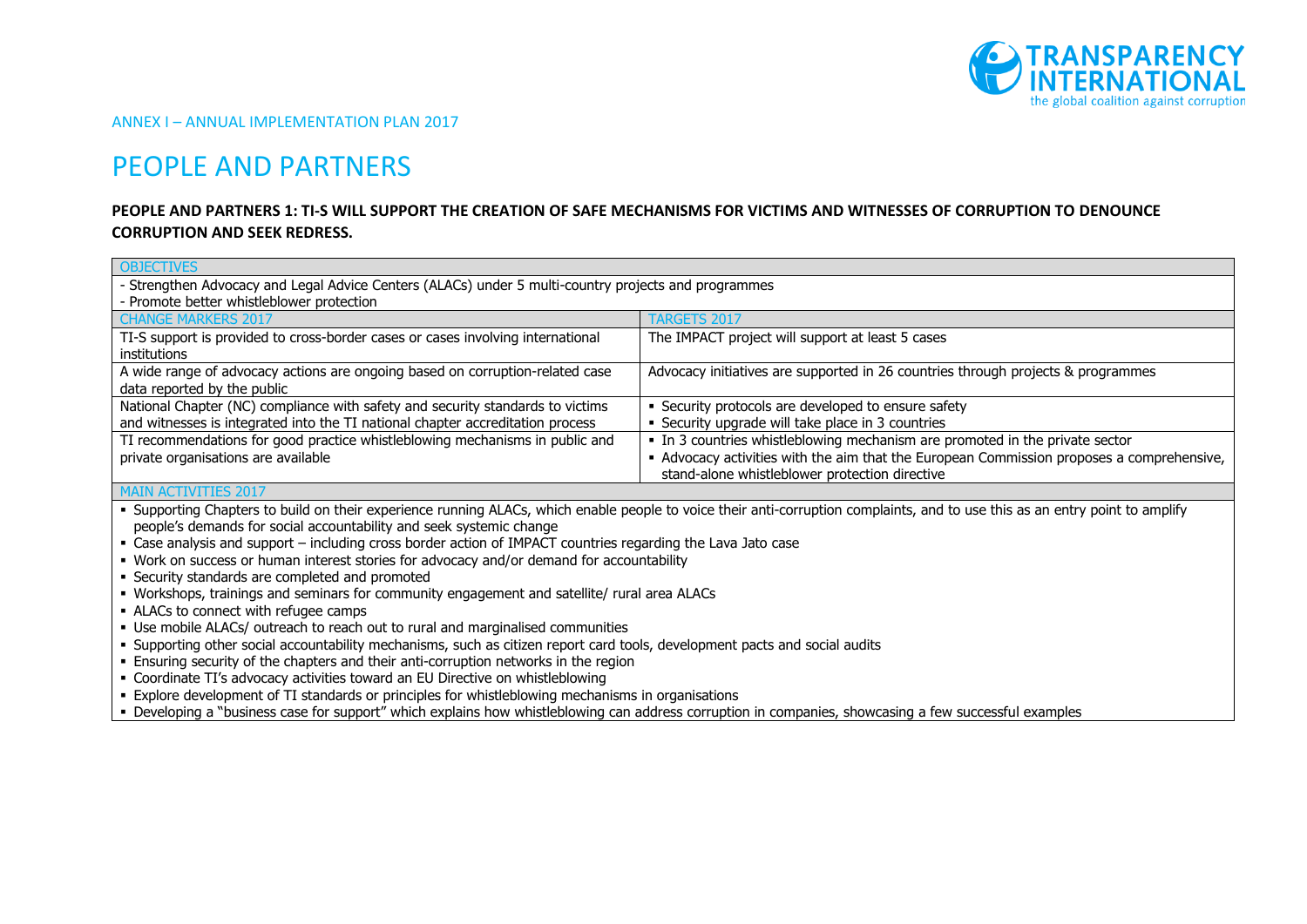### **PEOPLE AND PARTNERS 2: TI-S WILL SUPPORT CHAPTERS' EFFORTS TO CREATE PUBLIC DEMAND FOR ACCOUNTABILITY**

**OBJECTIVES** 

| the policy process are available<br>- Means to act: ensure a wide availability of approaches to hold governments to account<br>means to engage in holding their governments to account                | - Public capacity and engagement: ensure that more members of the public come to believe that they can make a difference, that such persons are able and have the basic                                                                                                                                                                                                                                     |
|-------------------------------------------------------------------------------------------------------------------------------------------------------------------------------------------------------|-------------------------------------------------------------------------------------------------------------------------------------------------------------------------------------------------------------------------------------------------------------------------------------------------------------------------------------------------------------------------------------------------------------|
| <b>CHANGE MARKERS 2017</b>                                                                                                                                                                            | <b>TARGETS 2017</b>                                                                                                                                                                                                                                                                                                                                                                                         |
| Increased prominence in regional and/ or international policy agenda of open<br>government/ anti-corruption, with special focus on social justice concerns                                            | • 15 additional CSOs and governments become members of the OGP Anti-Corruption Working<br>Group<br>• 5 donor agencies, UN agencies and INGOs specifically commit to enhancing transparency and<br>accountability and mitigating corruption in humanitarian aid and development aid in their<br>global policy agenda<br>• 2 more international/ regional organisations incorporating SDGs into their working |
| Increased adoption by governments (national and sub-national) of<br>mechanisms, policies, and institutional changes proposed by TI relating to<br>public demand for accountability                    | 9 instances of Integrity Pacts signed in the EU in 2017                                                                                                                                                                                                                                                                                                                                                     |
| Increased demand by people and civil society organisations for increased<br>government accountability at the national level                                                                           | • 5 additional NCs involved (increased involvement of current NCs) in the Open Government<br>Partnership's national process<br>- 2 TI NCs in each region working on SDG national level action plans 2017, integrating SDG<br>anti-corruption targets into the implementation of SDGs<br>. Minimum of three countries presented SDG shadow reports at the UN HLPF                                            |
| Increased number of commitments by governments (national and sub-<br>national) to adopt mechanisms, policies and institutional changes proposed by<br>TI relating to public demand for accountability | 9-12 additional countries adopt some recommendations made by TI on anti-corruption<br>commitments in their national action plan relating to OGP/ SDGs/ Public procurement/ Climate<br>Governance                                                                                                                                                                                                            |
| Increased availability of tools or mechanisms to enable citizen participation                                                                                                                         | • Implementation of CRIMJUST dashboard in at least 3 to 8 countries<br>. Two tools are available to monitor government commitments on SDGs                                                                                                                                                                                                                                                                  |
| Increased participation of groups and individuals in accountability approaches<br>with a specific focus on affected populations (especially youth and women)                                          | • 10 instances of NC work with cases of corruption influencing policy and/ or behaviour<br>• Incorporation of social accountability mechanisms into at least 5 of the EU 17 integrity pacts<br>- At least 2 forestry communities organised to demand accountability in REDD+/ forestry<br>projects                                                                                                          |
| Increased funding base of chapters and TI-S to engage in public demand for<br>accountability initiatives (e.g. social accountability)                                                                 | At least 3 approved funding proposals in relation to work area of the circle paving the way to<br>fund chapters                                                                                                                                                                                                                                                                                             |

- Open institutions and processes: ensure public governance is transparent, participatory and responsive; information is publicly available in a timely manner, in open data formats, and is useful to hold governments and companies to account; institutionalised and vibrant spaces for affected communities and individuals to participate in all stages of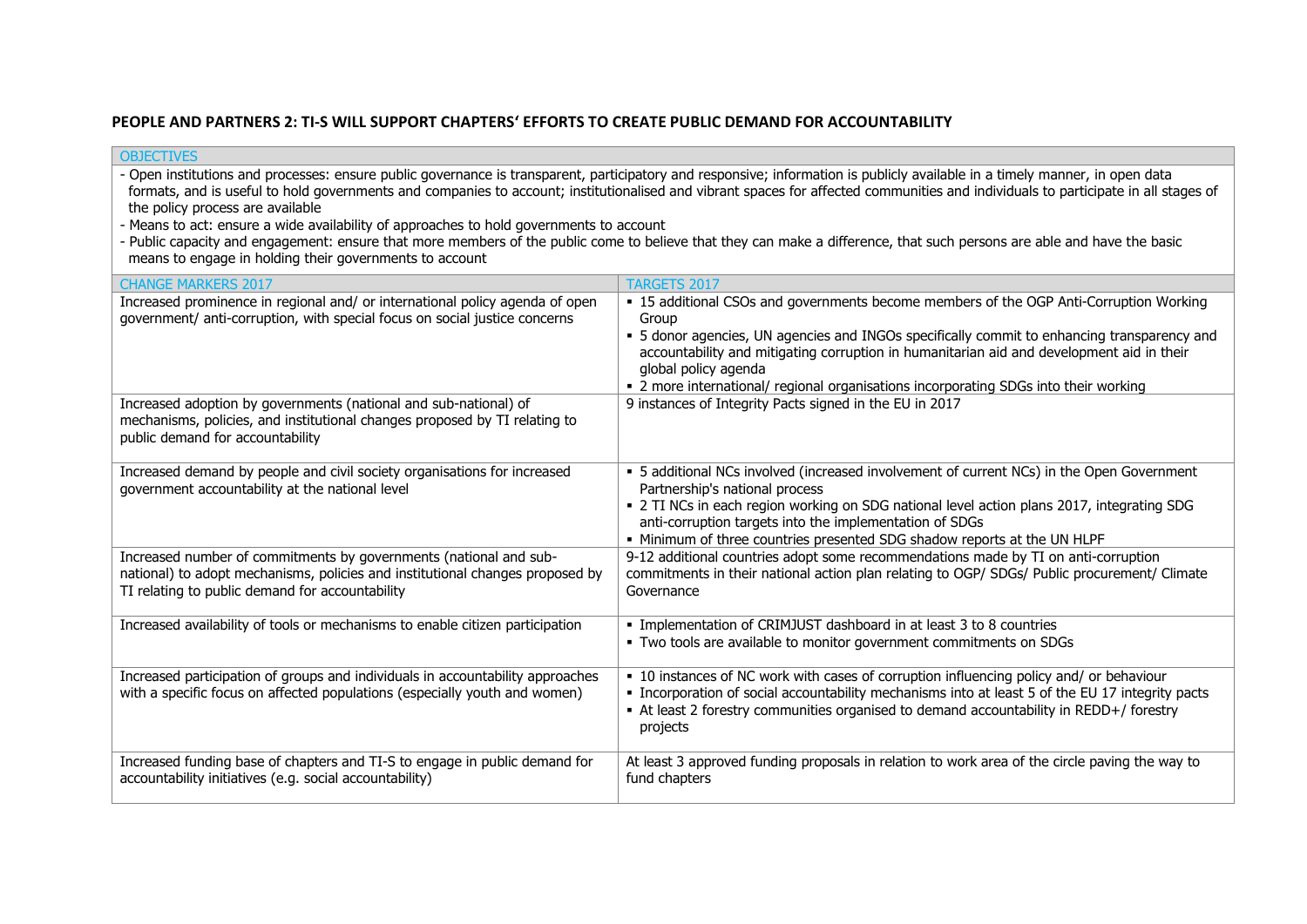| <b>MAIN ACTIVITIES 2017</b> |                                                                                                                                                                     |
|-----------------------------|---------------------------------------------------------------------------------------------------------------------------------------------------------------------|
| Open Data                   | Advocacy on Open Data for anti-corruption                                                                                                                           |
| <b>SDG</b>                  | Publication of SDG knowledge products and building capacity                                                                                                         |
|                             | Networking and coalition building for advocacy and monitoring of SDG implementation, targeting at national, regional and international levels                       |
|                             | TI movement-led advocacy in monitoring and incorporating SDG anti-corruption targets into other SDGs, focusing at national level governments and selected           |
|                             | international and regional bodies such as UN HLPF and ASEAN                                                                                                         |
| <b>OGP</b>                  | Publication of knowledge products to inform and encourage OGP stakeholders to include and implement substantial anti-corruption commitments                         |
|                             | Provide technical support to OGP stakeholders on anti-corruption commitments                                                                                        |
|                             | Develop the OGP community of practice on anti-corruption                                                                                                            |
|                             | Advocate for improved OGP anti-corruption commitments and their implementation                                                                                      |
|                             | Facilitate peer-learning within OGP on anti-corruption commitments and their implementation                                                                         |
| Clean                       | Provide technical support to 14 CSO in the EU to roll out Integrity Pacts for clean contracting (publication of knowledge products, facilitate peer learning,       |
| Contracting                 | support on development of citizen engagement strategies)                                                                                                            |
|                             | Build capacity of and delivery by NCs to implement effective social accountability tools for affected communities to monitor and participate public procurement     |
|                             | monitoring mechanisms (e.g. ALAC "procurement windows")                                                                                                             |
|                             | Advocacy for Clean Contracting (with international stakeholders and NCs) with priority focus on infrastructure                                                      |
| Climate Finance             | Provide technical support to 6 national chapters in Africa, 3 in the Americas and 3 in Asia Pacific to generate public demand for accountability in climate finance |
| and Action                  | and action (publication of knowledge products, facilitate peer learning, support on development of citizen engagement strategies and engage in advocacy for         |
|                             | improved commitments on engaging affected citizens)                                                                                                                 |
| Humanitarian                | Dissemination of knowledge products highlighting the risks of corruption and mitigation measures in humanitarian operations                                         |
| Aid                         | Advocating for the commitment to enhanced transparency and accountability in humanitarian aid and the implementation of key recommendations                         |
| <b>Public Security</b>      | Gap analysis of integrity mechanisms of criminal justice institutions responsible for/ vulnerable to organised crime in West Africa and Latin America               |
|                             | Increase # of NCs funded under CRIMJUST initiative (currently funded by UNODC and IMPACT funds)                                                                     |
|                             | Advocacy for stronger transparency, accountability in criminal justice sectors                                                                                      |
| Public                      | Quality assurance and oversight for implementation of REDACTES project                                                                                              |
| Transportation              | Help TI Guatemala to scale up project to other countries                                                                                                            |
| Land                        | Regional Report on Women, Land and Corruption in Africa published                                                                                                   |
|                             | Support to implementation of land programme by 10 TI NCs in Africa                                                                                                  |
|                             | Continued engagement of stakeholders and outreach at regional and international levels (e.g. WB Land and Poverty Conference sessions, Community Land                |
|                             | Conference session, Young Social Entrepreneurs Competition, AU advocacy, donor meetings, )                                                                          |
|                             | Programme mid-term review                                                                                                                                           |
|                             | Research on private sector engagement in anti-land corruption                                                                                                       |
|                             | Fundraising with external partner for documentary and participatory videoing                                                                                        |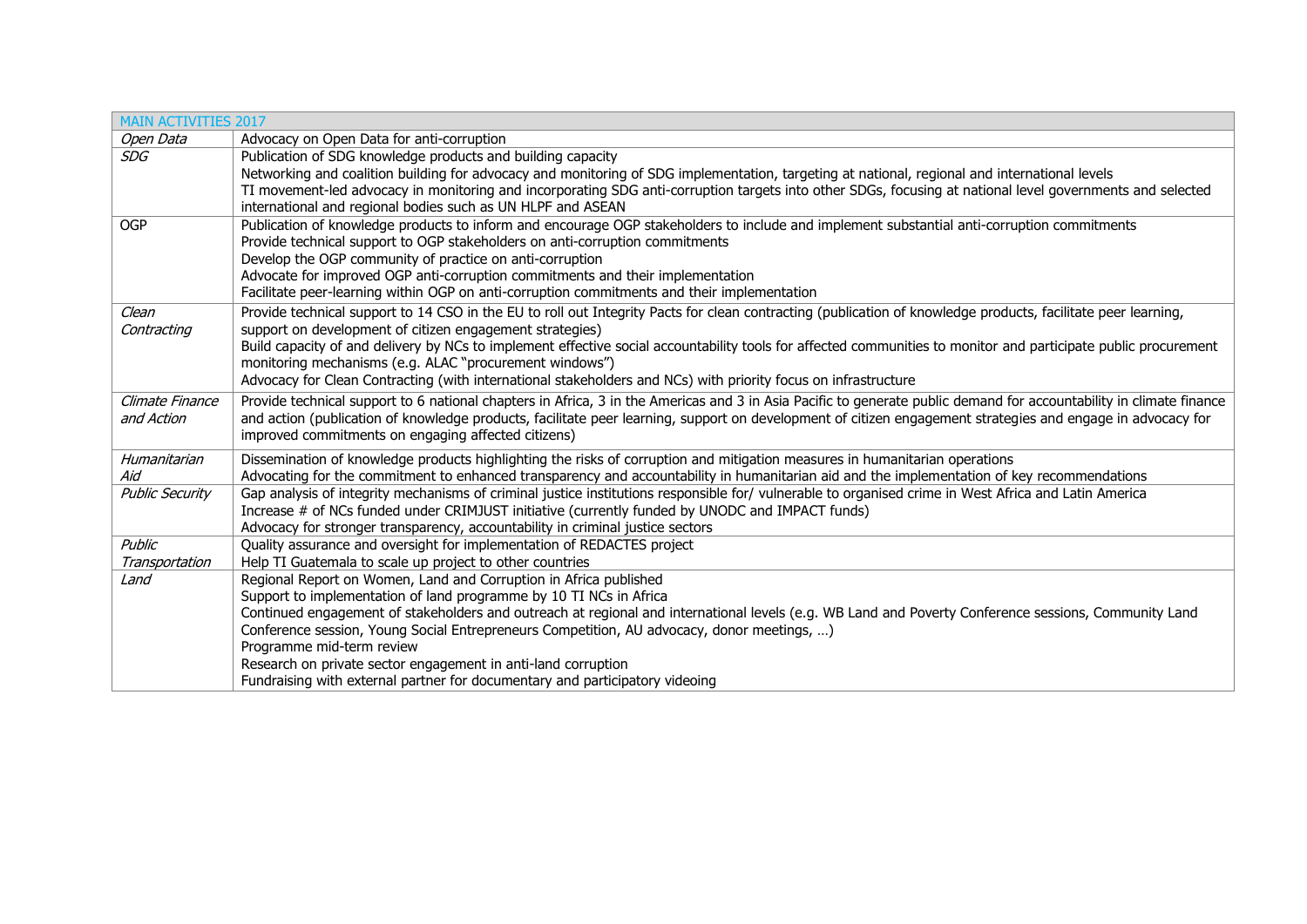#### **PEOPLE AND PARTNERS 3: TI-S WILL LEAD IN THE PROMOTION OF CIVIL SOCIETY SPACE FOR OUR ANTI-CORRUPTION ACTIVISTS**

| <b>OBJECTIVES</b>                                                                                                                                                                                                                                                                                                                                                                                                                                                          |                                                                                                                              |  |
|----------------------------------------------------------------------------------------------------------------------------------------------------------------------------------------------------------------------------------------------------------------------------------------------------------------------------------------------------------------------------------------------------------------------------------------------------------------------------|------------------------------------------------------------------------------------------------------------------------------|--|
| - Defend and support NCs and activists under threat and subject to shrinking of civil society space<br>- Increase awareness, coordination and collaboration in support of activists under threat and the space for civil society<br>- Improve preventive and reactive measures employed to protect our staff and NCs                                                                                                                                                       |                                                                                                                              |  |
| <b>CHANGE MARKERS 2017</b><br><b>TARGETS 2017</b>                                                                                                                                                                                                                                                                                                                                                                                                                          |                                                                                                                              |  |
| International advocacy targeting restrictions on civil society in countries where TI<br>NCs exist                                                                                                                                                                                                                                                                                                                                                                          | 4 NCs receive dedicated SAFE missions                                                                                        |  |
| Increase awareness among targeted fora/ multi-stakeholders initiatives of civil<br>society space related issues                                                                                                                                                                                                                                                                                                                                                            | Participation in 2 international sessions on the topic; increased coordination and collaboration<br>at the operational level |  |
| Improved security management practices for the movement (including the<br>Secretariat)                                                                                                                                                                                                                                                                                                                                                                                     | Improved information and physical security management at TI-S; improved access to<br>security resources for the movement     |  |
| International/ regional human rights mechanisms used to raise protection issues in<br>3-5 NCs supported to use UN human rights and associated mechanisms<br>at least 2 countries                                                                                                                                                                                                                                                                                           |                                                                                                                              |  |
| Strong advocacy for safeguarding anti-corruption activists and/ or against<br>85% of requests for support from TI-S are completed from the movement and peer<br>emerging and new restrictive CSO laws<br>organisations                                                                                                                                                                                                                                                     |                                                                                                                              |  |
| <b>MAIN ACTIVITIES 2017</b>                                                                                                                                                                                                                                                                                                                                                                                                                                                |                                                                                                                              |  |
| • At least 4 NCs receive in-country safety and security support<br>• At least 1 UN/ regional/ international mechanism engaged in support of activist under threat<br>- Review accreditation process and identify ways that risk management can be strengthened<br>. Regional advisors raise safety and security during routine country visits<br>- Rapid, timely international advocacy in support of NCs, activists, and/ or whistleblowers via Rapid Response Unit (RRU) |                                                                                                                              |  |

# PREVENTION, ENFORCEMENT AND JUSTICE

#### **PREVENTION, ENFORCEMENT AND JUSTICE 1: TI-S WILL LEAD A TI MOVEMENT-WIDE INITIATIVE IN THE AREA OF MONEY IN POLITICS**

| OBJECTIVES |  |  |  |
|------------|--|--|--|

- Improved regulation on campaign finance in the Caribbean

- Greater transparency of political parties and campaign finance in the Americas, especially in countries preparing for elections

- Advocacy around the 2018 G20 in Argentina

- Improved effectiveness of Asset Declaration laws in Sri Lanka, Maldives and Afghanistan

- Reform of the EU lobby register

- Improved regulation of conflicts of interest in EU institutions

- Reform of governance of EU economic institutions (EIB, ESM, ECB)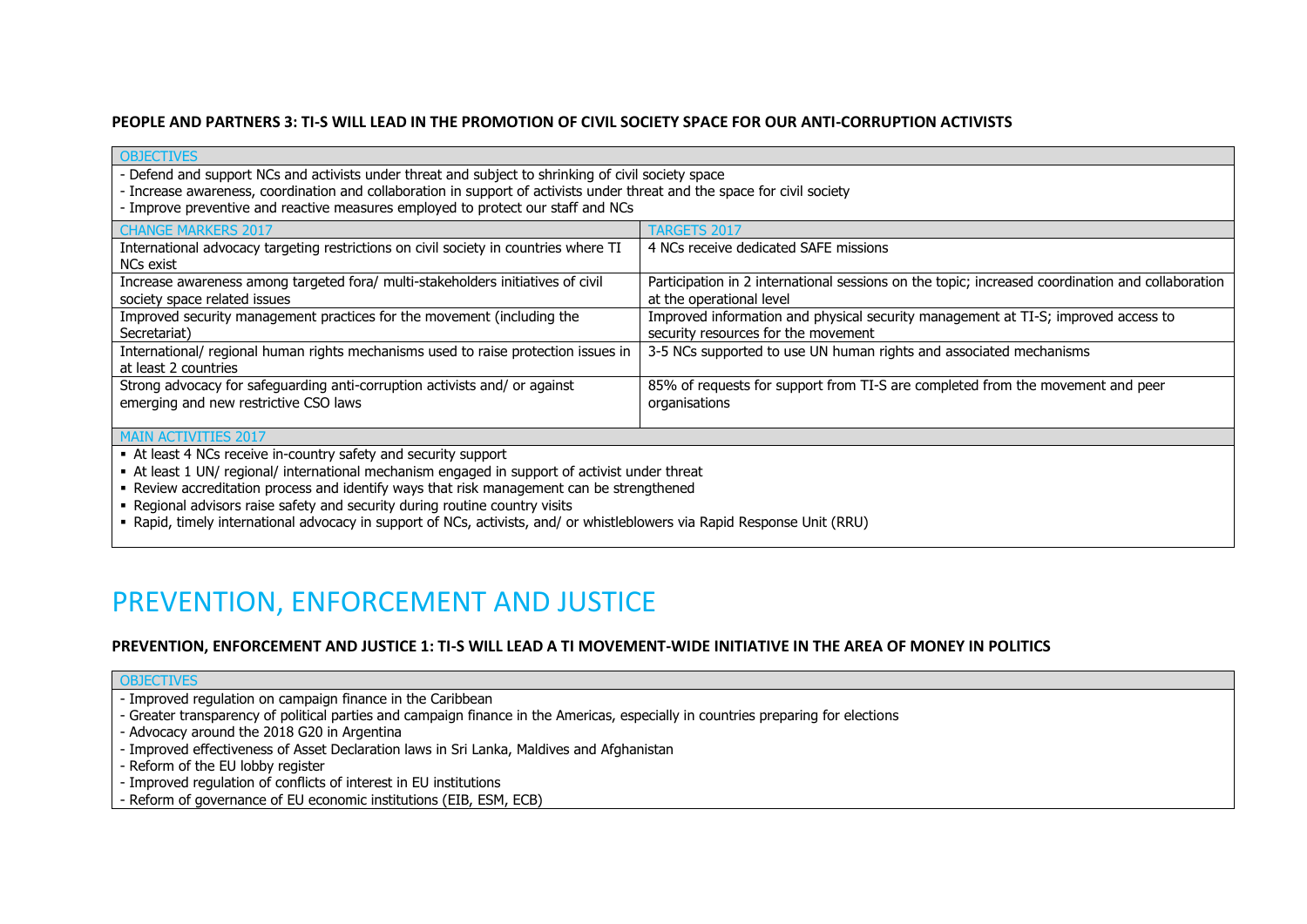| <b>CHANGE MARKERS 2017</b>                                                                                                                                                                                                                                                                | <b>TARGETS 2017</b>                                                                                                                                                                                                                                                                                                                |  |
|-------------------------------------------------------------------------------------------------------------------------------------------------------------------------------------------------------------------------------------------------------------------------------------------|------------------------------------------------------------------------------------------------------------------------------------------------------------------------------------------------------------------------------------------------------------------------------------------------------------------------------------|--|
| Support NC use of International Standards for Lobby Regulation                                                                                                                                                                                                                            | Provide support, guidance and expertise to chapters where national lobbying reforms are<br>ongoing                                                                                                                                                                                                                                 |  |
| Groups of NCs are working on key Money in Politics (MiP) areas/ developing joint<br>funding proposals focusing on key MiP areas                                                                                                                                                           | 1 project implemented focusing on state capture analysis<br>1 regional project proposal submitted                                                                                                                                                                                                                                  |  |
| Increased pressure in global centers of power $-$ EU, USA and the G20 $-$ on key<br>MiP issues                                                                                                                                                                                            | Work in EU is complemented by at least 2 high-level advocacy efforts in the US around the<br>Lava Jato case, and around the 2018 G20 in Argentina                                                                                                                                                                                  |  |
| Direct policy/ advocacy support available to at least 3 regional advocacy efforts<br>relating to political corruption/ MiP                                                                                                                                                                | Advocacy actions, either through policy development, communications work or knowledge<br>exchange/ capacity building events, in at least 2 of TI's geographical regions;<br>Further coordination in the Americas region around MiP in the Lava Jato case and increased<br>advocacy on key regional bodies and national authorities |  |
| Making the EU Lobby Register mandatory                                                                                                                                                                                                                                                    | European Commission, Parliament and Council have adopted a joint, mandatory EU Lobby<br>Register                                                                                                                                                                                                                                   |  |
| Extension of EU Commissioners cooling-off periods                                                                                                                                                                                                                                         | Cooling-off periods for Commissioners are extended and we contribute to the debate on<br>independent oversight                                                                                                                                                                                                                     |  |
| Reform of ethics in the European Parliament, including the introduction of cooling-<br>off periods                                                                                                                                                                                        | TI EU initiates a debate on cooling-off periods and amendments are submitted to make<br>ethics oversight more independent                                                                                                                                                                                                          |  |
| Reform of transparency and integrity of Eurozone Governance Institutions based<br>on TI recommendations                                                                                                                                                                                   | 3 EU Economic Governance institutions have started a reform process                                                                                                                                                                                                                                                                |  |
| <b>MAIN ACTIVITIES 2017</b>                                                                                                                                                                                                                                                               |                                                                                                                                                                                                                                                                                                                                    |  |
| • Organisation of a Money & Politics conference in Brussels with NCs and other organisations                                                                                                                                                                                              |                                                                                                                                                                                                                                                                                                                                    |  |
| • Managing ongoing and fundraising for new regional projects with a focus in MiP                                                                                                                                                                                                          |                                                                                                                                                                                                                                                                                                                                    |  |
| • Mapping and scoping opportunities in the US, intensive communications (incl. social media) work as opportunity arises<br>• Supporting TI Germany around G20 related events and coordination with TI-Argentina to insure continuity with the next G20                                    |                                                                                                                                                                                                                                                                                                                                    |  |
| • Monitoring and influencing the negotiations on the EU mandatory lobby register                                                                                                                                                                                                          |                                                                                                                                                                                                                                                                                                                                    |  |
| • Maintenance and extension of EU Integrity Watch, including a new tool on revolving doors and possible national versions in UK and Chile                                                                                                                                                 |                                                                                                                                                                                                                                                                                                                                    |  |
| • Creation of the EU Good Lobby Award                                                                                                                                                                                                                                                     |                                                                                                                                                                                                                                                                                                                                    |  |
| - Advocacy meetings with European Commission, Parliament and Council on lobby register and ethics reforms<br>· Supporting NCs with their work on lobbying, conflicts of interests, revolving doors and other MiP-related topics, including through knowledge-sharing, enabling knowledge- |                                                                                                                                                                                                                                                                                                                                    |  |
| exchange, support to policy development within regional projects                                                                                                                                                                                                                          |                                                                                                                                                                                                                                                                                                                                    |  |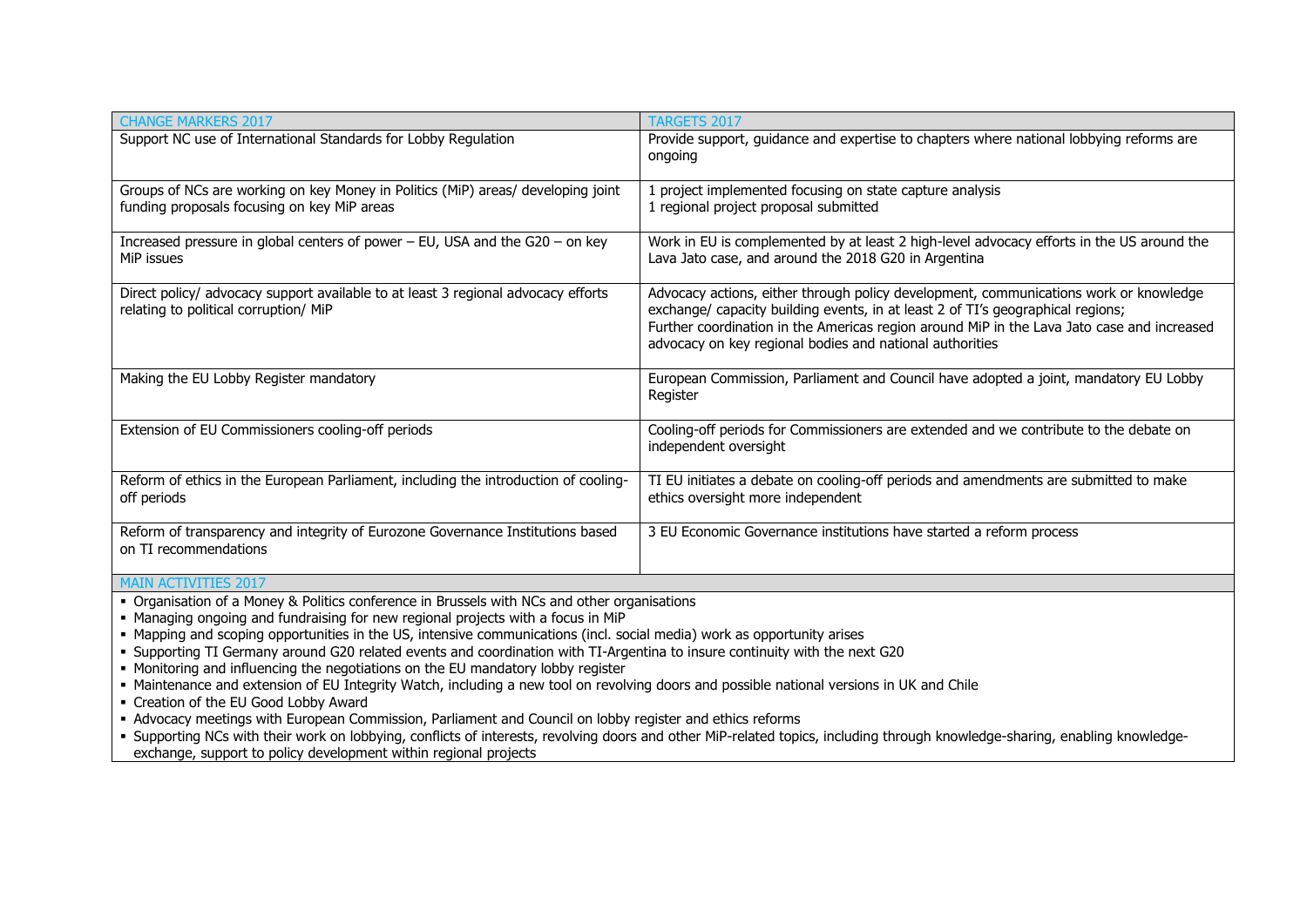#### **PREVENTION, ENFORCEMENT AND JUSTICE 2: TI-S WILL SET GLOBAL STANDARDS FOR BUSINESS INTEGRITY**

| <b>OBJECTIVES</b>                                                                                                                              |                                                                                                                                                                          |  |  |
|------------------------------------------------------------------------------------------------------------------------------------------------|--------------------------------------------------------------------------------------------------------------------------------------------------------------------------|--|--|
| - To improve capacity of the TI Movement to be a catalyst for collective action for clean business                                             |                                                                                                                                                                          |  |  |
| - To advocate to major international and regional clean business initiatives to adopt new policies in support of clean business and government |                                                                                                                                                                          |  |  |
| <b>CHANGE MARKERS 2017</b>                                                                                                                     | <b>TARGETS 2017</b>                                                                                                                                                      |  |  |
| Evidence-based knowledge products (national TRACs, BICAs) inform targeted                                                                      | BICAs: 5                                                                                                                                                                 |  |  |
| advocacy activities around business integrity in 10 countries                                                                                  | National TRACs: 5                                                                                                                                                        |  |  |
| New TI Business Principles for State-Owned Enterprises promoted                                                                                | At least 30 external stakeholders participate in public consultation;                                                                                                    |  |  |
|                                                                                                                                                | Business Principles for SOEs finalised and published                                                                                                                     |  |  |
| B20 Anti-Corruption task-force adopts recommendation in favour of a public                                                                     | B20 Anti-Corruption task-force under Argentinian Presidency adopts recommendation in                                                                                     |  |  |
| register for beneficial ownership transparency                                                                                                 | favour of a public registers for beneficial ownership transparency                                                                                                       |  |  |
| Funding secured for future business integrity work to 2020                                                                                     | Funds from EBRD of EUR 0,5 million minimum secured;                                                                                                                      |  |  |
|                                                                                                                                                | Funds from Siemens Integrity Initiative round 3 over USD 3 million secured                                                                                               |  |  |
| <b>MAIN ACTIVITIES 2017</b>                                                                                                                    |                                                                                                                                                                          |  |  |
| • Ongoing technical support to TI NCs conducting BICAs and TRACs                                                                               |                                                                                                                                                                          |  |  |
|                                                                                                                                                | • Manage consultation process of the SOE Working Group, engage NCs in the process, promote the Principles and encourage input of relevant stakeholders during the public |  |  |
| consultation phase; coordinate publication and launch with TI-S ESE/ Communications                                                            |                                                                                                                                                                          |  |  |
| - Active contribution to B20 meetings, providing written input to draft policy papers; engage with beneficial ownership working group          |                                                                                                                                                                          |  |  |
| . Work with Bteam and others in private sector to promote open government initiatives and commitments via OGP                                  |                                                                                                                                                                          |  |  |
| • Complete negotiations with EBRD on funds for BICAs and AML training                                                                          |                                                                                                                                                                          |  |  |
| • Contribute to development of SII proposal                                                                                                    |                                                                                                                                                                          |  |  |
| . Develop global advocacy strategy and support NCs in developing national advocacy strategies for anti-corruption in business                  |                                                                                                                                                                          |  |  |
| • Communicate TI policy recommendations at international conferences and through blogs                                                         |                                                                                                                                                                          |  |  |

### **PREVENTION, ENFORCEMENT AND JUSTICE 3: TI-S WILL LEAD THE TI MOVEMENT IN A GLOBAL EFFORT TO END IMPUNITY FOR GRAND CORRUPTION**

| <b>OBJECTIVES</b>                                                                                                                                                                                                                                                                                                                                                                                      |                                                                                                                                                                                                                                                                                                                                                                                                                                                                                                                        |  |
|--------------------------------------------------------------------------------------------------------------------------------------------------------------------------------------------------------------------------------------------------------------------------------------------------------------------------------------------------------------------------------------------------------|------------------------------------------------------------------------------------------------------------------------------------------------------------------------------------------------------------------------------------------------------------------------------------------------------------------------------------------------------------------------------------------------------------------------------------------------------------------------------------------------------------------------|--|
| - Investigative and enforcement progress in selected and emblematic cases of grand corruption<br>- Increased pressure to tackle systemic loopholes that allow corrupt schemes to be carried out and the proceeds to be laundered, in particular in the areas of beneficial ownership<br>and enablers<br>- Increased demand for grand corruption to be recognised as a national and international crime |                                                                                                                                                                                                                                                                                                                                                                                                                                                                                                                        |  |
| <b>CHANGE MARKERS 2017</b>                                                                                                                                                                                                                                                                                                                                                                             | <b>FARGETS 2017</b>                                                                                                                                                                                                                                                                                                                                                                                                                                                                                                    |  |
| Increased recognition of grand corruption by<br>relevant international institutions                                                                                                                                                                                                                                                                                                                    | • Instances of recognition of the need for special criminal procedures or victims remedies for the crime of grand corruption<br>by intergovernmental institutions and international human rights bodies<br>Instances of international law association, NGO or business association endorsement of the importance of special criminal<br>procedures and victims remedies for grand corruption<br>. Instances of recognition of the human rights impact of high-level, large-scale corruption by any of the above actors |  |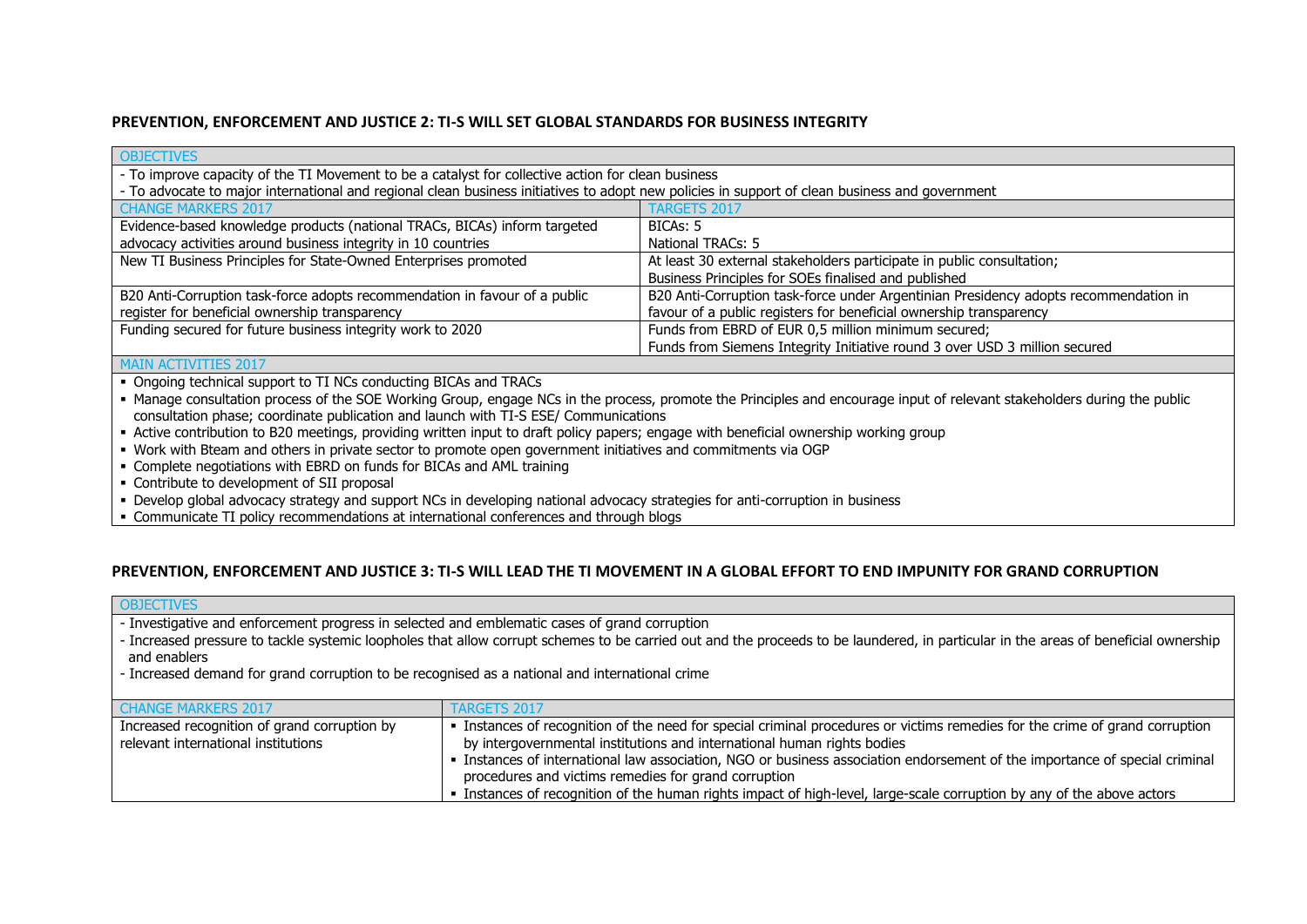|                                                                                                                                                                                                                                                                       | • Presentation of CoSP resolution or decision that recognises grand corruption as a priority for the international community<br>(Instances of recognition include official statements, official meeting reports, official documents made public)<br>Total number of instances of the above: 5                                                                                                                                                                                                                                                                                                                                                                                                                                                                                                                                                                                                                                                                                                                                                                                                                                                                                                                                                       |
|-----------------------------------------------------------------------------------------------------------------------------------------------------------------------------------------------------------------------------------------------------------------------|-----------------------------------------------------------------------------------------------------------------------------------------------------------------------------------------------------------------------------------------------------------------------------------------------------------------------------------------------------------------------------------------------------------------------------------------------------------------------------------------------------------------------------------------------------------------------------------------------------------------------------------------------------------------------------------------------------------------------------------------------------------------------------------------------------------------------------------------------------------------------------------------------------------------------------------------------------------------------------------------------------------------------------------------------------------------------------------------------------------------------------------------------------------------------------------------------------------------------------------------------------|
| Increased recognition of grand corruption by<br>relevant national institutions and experts                                                                                                                                                                            | · Instances of national level discussion about introducing special criminal procedures or civil remedies for grand corruption or<br>public recognition by national figures, including government officials, of the need for this<br>· Instances of national law association, NGO or business association endorsement of the importance of special criminal<br>procedures and victims remedies for grand corruption<br>Instances of recognition of the human rights impact of high-level, large-scale corruption by any of the above actors<br>Total number of instances of the above: 5                                                                                                                                                                                                                                                                                                                                                                                                                                                                                                                                                                                                                                                             |
| Action on cross border grand corruption cases<br>initiated or sustained by TI Movement and<br>partners, including investigations, advocacy<br>campaigning, increased public awareness about<br>victims of grand corruption and analysis for<br>potential legal impact | - At least 3 new cases underway with investigations, advocacy campaigning and/ or actions opened for criminal,<br>administrative, or civil action<br>- Measurable increase in media stories and number of influential national, regional or international media coverage of victims<br>of at least 3 specific grand corruption cases reported and advocated on as part of OCCRP project with investigative<br>journalists                                                                                                                                                                                                                                                                                                                                                                                                                                                                                                                                                                                                                                                                                                                                                                                                                           |
| London anti-corruption summit retains visibility<br>and moves to implementation phase                                                                                                                                                                                 | The momentum behind summit commitments is maintained in at least 1 high-profile international forum (e.g. OECD integrity<br>forum and UN General Assembly), and TI research and recommendations are cited in at least 3 major news outlets, with<br>particular focus on implementation, especially of grand corruption related commitments                                                                                                                                                                                                                                                                                                                                                                                                                                                                                                                                                                                                                                                                                                                                                                                                                                                                                                          |
| G20 media coverage and agenda is influenced by<br>TI recommendations                                                                                                                                                                                                  | • TI messaging is profiled in at least 3 key G20 events and in at least 3 major media outlets connected to the G20<br>Argentinian government endorses a C20 with strong leadership from Poder Ciudadano (TI Argentina)                                                                                                                                                                                                                                                                                                                                                                                                                                                                                                                                                                                                                                                                                                                                                                                                                                                                                                                                                                                                                              |
| At least 10 countries and 3 major companies<br>confirm their commitments or make progress<br>towards strengthened beneficial ownership<br>frameworks and the EU adopts a fully-fledged<br>European legal framework on beneficial ownership<br>transparency (BOT)      | - At least 5 countries make progress on verbal commitments to establish a public register/ proactively disclose beneficial<br>ownership info (key targets include countries and companies that have made commitments in last 12 months but have yet<br>to take action), countries: Kenya, Ghana, Nigeria, Norway, Netherlands, Germany, Australia, South Africa, Afghanistan<br>• 3 reaffirmations of commitment to Anti-Corruption Summit BOT pledges by senior government officials (Ghana, Kenya,<br>Nigeria focus)<br>• At least 5 countries demonstrate progress in updated Just for Show study on beneficial ownership frameworks in G20<br>countries<br>- At least 5 governments and businesses provide feedback to first iterations of pilot beta global beneficial ownership register<br>• At least 2 companies make progress on verbal commitments to proactively disclose beneficial ownership information<br>• Increased awareness and cross-fertilisation of good practices across six European countries<br>• Benchmark of country performance on beneficial ownership transparency across six European countries<br>- Registration and full public access to beneficial ownership information for all companies and trusts in the EU |
| Anti-money laundering authorities or professional<br>membership bodies engage with TI and NCs to<br>discuss policy recommendations                                                                                                                                    | • Gaps in Anti-Corruption legislation and oversight of professional middlemen in particular real estate, luxury goods dealers,<br>accountants and banks in key countries are publicly exposed through TI research<br>At the global level, a minimum of 2 advocacy meetings to discuss findings and recommendations with the Financial Action<br>Task Force secretariat, associated regional anti-money laundering bodies, or professional membership bodies<br>At the national level, a minimum of 3 advocacy meetings, responses to public consultations or engagement in public fora<br>with anti-money laundering authorities and professional membership bodies by NCs<br>• At EU level, collective identification and common understanding among identified professional bodies and their members of<br>strength and weaknesses in anti-money laundering and integrity systems in the real estate and accountancy sectors.                                                                                                                                                                                                                                                                                                                     |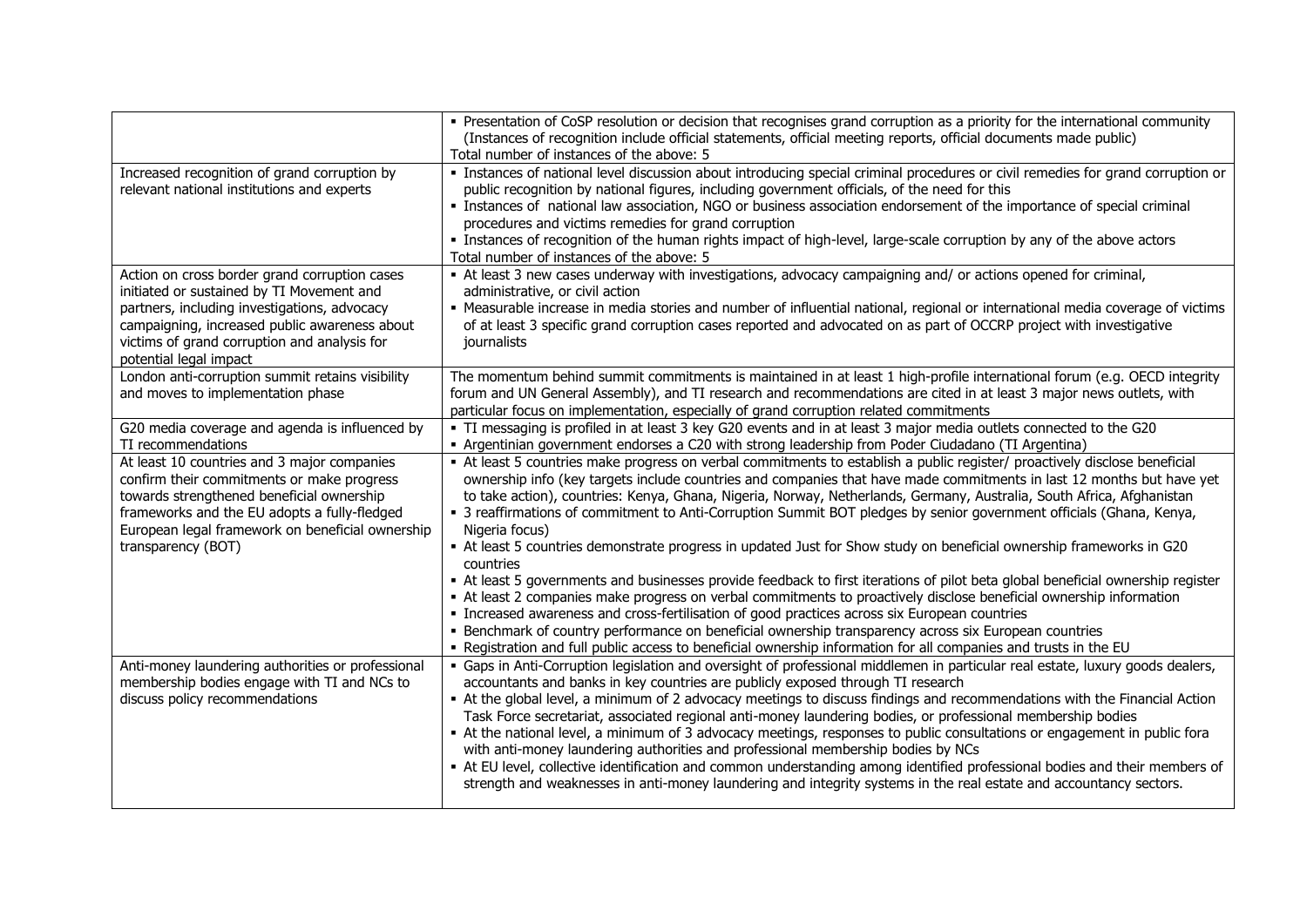#### MAIN ACTIVITIES 2017

**OBJECTIVES** 

- Implement OCCRP project working with TI NCs to develop campaigns around specific cases of corruption
- Roll out advocacy strategy for grand corruption as a national and international crime
- Work with TI NCs in key countries to advocate for enforcement around specific grand corruption cases e.g. Car Wash
- Work with partners (FTC, Bteam, others) to prioritise grand corruption advocacy in a range of international fora
- Produce and launch policy briefings for key enabler areas including real estate, luxury goods and anti-money laundering oversight
- Convene multi-stakeholder groups in Ghana, Kenya and Nigeria to push forward beneficial ownership transparency policy change and support with new country-specific research
- Launch update to 2015's G20 Just for Show report analysing beneficial ownership legal framework across all G20 members

# STRONG MOVEMENT

### **STRONG MOVEMENT 1: TI-S WILL ADVANCE OUR COLLECTIVE UNDERTANDING ABOUT WHAT WORKS TO STOP CORRUPTION AND SUPPORT OUR TI GLOBAL PRIORITIES WITH ACTION-ORIENTED RESEARCH**

TI's own global survey data, monitoring and evaluation system, knowledge production and brokering will advance the understanding of what engages people in anti-corruption and what works to stop corruption

| and mac mones to stop contaption                                              |                                                                                           |
|-------------------------------------------------------------------------------|-------------------------------------------------------------------------------------------|
| <b>CHANGE MARKERS 2017</b>                                                    | <b>TARGETS 2017</b>                                                                       |
| TI research products are increasingly contributing to impact at policy and    | • Helpdesk services inform policy and legislation processes (in 25 cases), project and    |
| behaviour levels, across the Implementation Plan contributions                | programme design (in 35 cases) and help raise corruption issues/ NC work in the media (in |
|                                                                               | 5 cases)                                                                                  |
|                                                                               | • CPI/ GCB: Maintain similar levels of policy-maker familiarity and relevance as in 2016  |
|                                                                               | • CPI: Maintain same level of usage by compliance staff as in 2016                        |
|                                                                               |                                                                                           |
| TI is increasingly responsive to knowledge needs on anti-corruption           | Respond to about 120 Helpdesk requests from the movement and development                  |
|                                                                               | practitioners                                                                             |
|                                                                               | • At least 7 new knowledge products developed to meet emerging knowledge needs of the     |
|                                                                               | Anti-Corruption movement                                                                  |
| An active research community contributes to addressing concrete knowledge and | • An additional 20 leading experts join the TI expert network and actively contribute to  |
| research needs                                                                | knowledge and research needs                                                              |
|                                                                               | - 2 "match-making" activities successfully implemented (brokering expertise by connecting |
|                                                                               | experts, researchers and practitioners on a need-based basis                              |
| Research products are widely disseminated and available                       | - At least 25.000 Helpdesk page views per quarter                                         |
|                                                                               | • 10% increase in media stories on CPI 2016                                               |
| Greater understanding of 'what works' in relation to at least 2 strategic     | - 2 impact reviews of strategic assumptions completed and disseminated in 2017            |
| assumption                                                                    |                                                                                           |
|                                                                               |                                                                                           |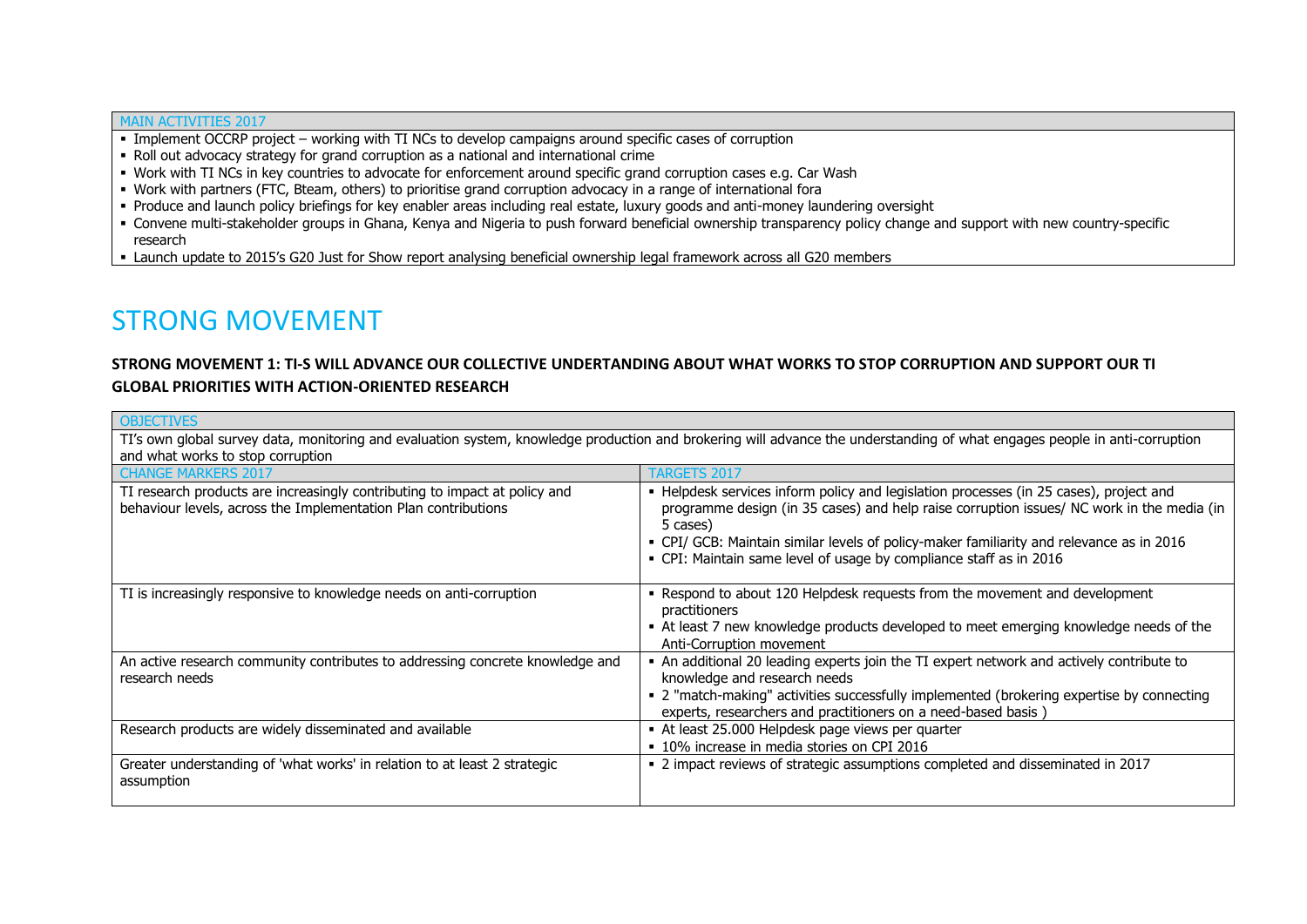#### MAIN ACTIVITIES 2017

- Offering Anti-Corruption Helpdesk services to NCs and selected stakeholders
- Promoting use of CPI, GCB and other TI global research tools among relevant policy-makers and practitioners, through webinars, meetings and knowledge products
- Alternative research and knowledge products/ action research: This can include the compilation of topic guides, scoping papers, learning reviews and action research on what works in the fight against corruption. Currently, a number of "new" knowledge products are planned for 2017, including a resource guide on indicators to mainstream anticorruption monitoring across the SDG framework, a methodology and shadow reporting template for SDG reporting, an e-learning course on developing and using corruption indicators and topic guides on climate finance and service delivery
- Facilitating access to global expertise/ match-making activities: In 2017, it is planned to organise regional training on SDG shadow reporting (using the above mentioned new knowledge products (resource guide, shadow reporting template) in Asia Pacific and the Americas for NCs who plan to engage in SDG reporting and submit a shadow report at the High Level forum in July. Partnerships (e.g. with Open Knowledge International) envisaged for match-making activities on open data
- Disseminating knowledge products across regions and target audiences
- Producing and disseminating CPI 2016 results

Conduct 2 impact reviews of strategic assumptions in order to gain better insight into what works in fighting corruption

### **STRONG MOVEMENT 2: TI-S WILL SUPPORT THE DEVELOPMENT AND SHARING OF BEST GOVERNANCE AND ORGANISATIONAL STANDARDS AND PRACTICES ACROSS THE TI MOVEMENT**

| <b>OBJECTIVES</b>                                                                                                                                                                                                                                                                                           |                                                                                                                                                                            |  |
|-------------------------------------------------------------------------------------------------------------------------------------------------------------------------------------------------------------------------------------------------------------------------------------------------------------|----------------------------------------------------------------------------------------------------------------------------------------------------------------------------|--|
| - Accountable, coherent and sustainable movement governance structure, policies and routines<br>- Enhanced TI Ethics framework and movement compliance with TI Ethics policies<br>- Focus on full implementation of the Chapter Financial Risk Assessment (C-FRA) with special emphasis on Analytical Packs |                                                                                                                                                                            |  |
| <b>CHANGE MARKERS 2017</b>                                                                                                                                                                                                                                                                                  | <b>TARGETS 2017</b>                                                                                                                                                        |  |
| Financial risk is systematically assessed across the movement                                                                                                                                                                                                                                               | Data collection of 95% NCs and release of all the related analytical packs                                                                                                 |  |
| Global Thematic Network Initiatives (GTNI) demonstrate a contribution to policy/<br>system and/ or behaviour change within their sector                                                                                                                                                                     | 2 GTNIs demonstrate a contribution to policy/ system and/ or behaviour change:<br>• Humanitarian Aid Integrity Programme<br>• Mining for Sustainable Development Programme |  |
| Governance gaps in the TI Movement are systematically identified                                                                                                                                                                                                                                            | A clear framework for classifying governance gaps and adequate follow up is developed                                                                                      |  |
| TI Accreditation process continues to foster the implementation of good practice<br>of governance standards                                                                                                                                                                                                 | • Facilitate accreditation process for 33% of members<br>• MAC support for the accreditation system                                                                        |  |
| A core set of governance practices are applied across the TI movement (i.e.<br>delivery of Audited Financial Statements, budgets, standardised financial sheets<br>and publication of TI Board registers of interests)                                                                                      | Sanction framework for non-compliance is approved by the Board, disseminated to the<br>Movement and applied in all cases of non-compliance                                 |  |
| Movement-wide standards are applied in complaints handling mechanisms                                                                                                                                                                                                                                       | Movement-wide standards in complaints handling mechanisms developed and disseminated                                                                                       |  |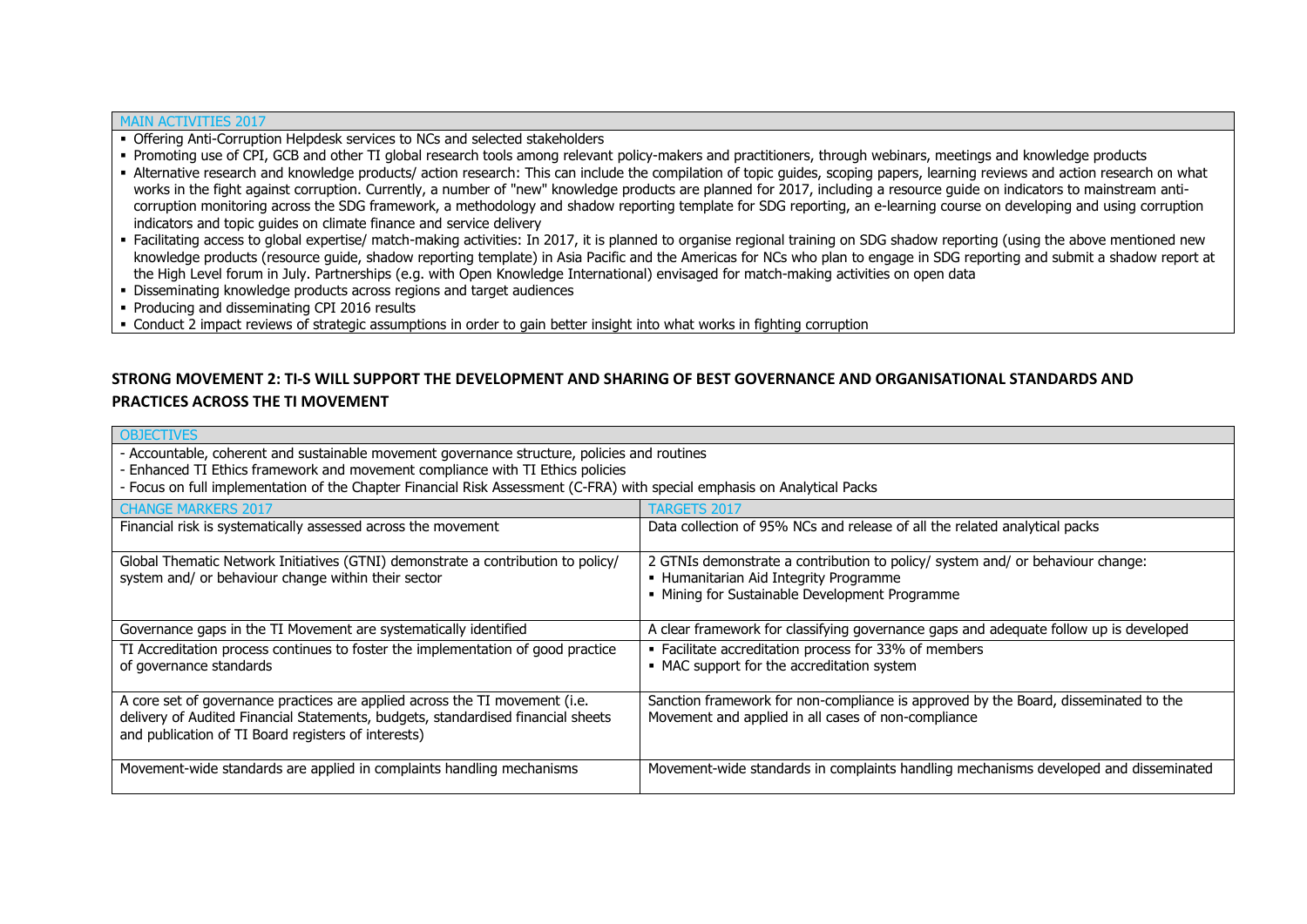#### MAIN ACTIVITIES 2017

• Financial risk assessment of the movement entities

Developing/ updating membership accreditation/ appointment framework/ compliance mechanisms and overseeing/ coordinating the accreditation process

### **STRONG MOVEMENT 3: TI-S WILL LEAD ON STRENGTHENING TI'S PRESENCE IN BRAZIL, CHINA, INDIA, AND THE UNITED STATES; IN GLOBAL AND REGIONAL ADVOCACY HUBS; AND IN LOCATIONS WHERE CRISIS DEMANDS IMMEDIATE ACTION**

| <b>OBJECTIVES</b>                                                                                                                     |                                                                                                                                                                                                                           |
|---------------------------------------------------------------------------------------------------------------------------------------|---------------------------------------------------------------------------------------------------------------------------------------------------------------------------------------------------------------------------|
| - Ensure that TI contributes a strong presence in countries affected by acute instances of corruption or mass anti-corruption efforts |                                                                                                                                                                                                                           |
| - Create dynamic presence for TI and anti-corruption in key locations                                                                 |                                                                                                                                                                                                                           |
|                                                                                                                                       |                                                                                                                                                                                                                           |
| <b>CHANGE MARKERS 2017</b>                                                                                                            | <b>TARGETS 2017</b>                                                                                                                                                                                                       |
| To strengthen our engagement in public demand for accountability in the US                                                            | Advocacy, partnerships and media coverage in the areas of infrastructure and financial<br>transparency                                                                                                                    |
| To create a sustainable approach to a programme in the US                                                                             | TI Strategy for the US produced                                                                                                                                                                                           |
| Pursue media engagements on China and India to profile TI's knowledge and work                                                        | Media engagement based on (continuously updated) advocacy asks that provide robust and<br>consistent recommendations for addressing corruption and strengthened good governance,<br>which draw on TI's knowledge and work |
| Regional hubs are independently funded and engaged in key issues                                                                      | TI Brazil is independently funded and operates a relevant project in one of its core<br>institutional functions                                                                                                           |
| TI takes bold and timely action in corruption crises                                                                                  | Relevant action in 5 cases of corruption crisis                                                                                                                                                                           |
| <b>MAIN ACTIVITIES 2017</b>                                                                                                           |                                                                                                                                                                                                                           |

Continuously updated advocacy messages on China and India that build-in the research and knowledge base at TI

Establish 3 pilot programmes in Brazil related to emerging markets integrity, local governance, and environmental integrity, supported through local partnerships

Raise awareness and advocate for change in grand corruption cases in Brazil

Set up advisory group in US and hold a consultation workshop with it and others to create strategic work programme

Establish a US presence and pursue partnerships to raise awareness and collaborate on advocacy on key anti-corruption issues

Engage with funders and secure funding for US presence